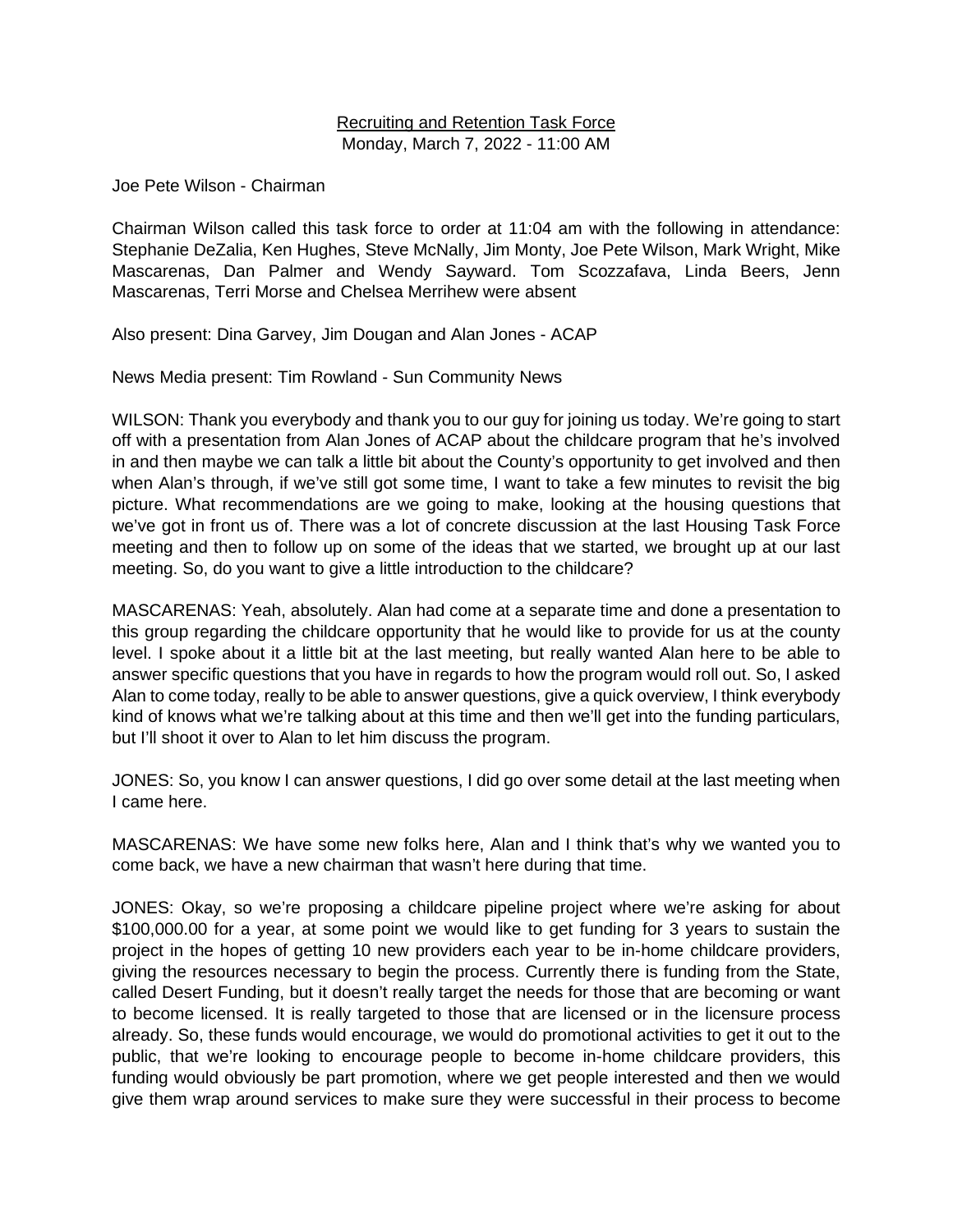small business owners, basically and work with them. I mean it details it in here, we give them training and technical assistance, we give them supports that most funding sources don't offer when it comes to physical structures, so if they need a fence for their property, most funding wouldn't pay for that. Small repairs on a house; when they go through the licensing process it can be pretty extensive, as far as the needs from the State to make sure it's safe for children. So, we could customize this funding to make sure that we met their needs and to become licensed and it would be, you know, somewhat fluid. We would target what their needs were, so money would be used for, like I said fencing, but there are other things that potentially can came up during the process. And the other piece, too, just to protect, obviously, taxpayer funding, is that we would own everything. So, as they would go through this process there would be an agreement with the provider that if they didn't say in the process for a certain period of time that we would try and recoup those and would we have the ability to recoup it all? Probably not, but we would go through a process of trying to encourage them to at least maybe for five years to be a provider. In that time period, if they didn't then we would recoup some of those things. Anything we purchased would be owned by ACAP and then we would at some point, probably after 5 years allow them to take ownership of that, if they were successful in the process of becoming a provider. That is kind of just a brief overview. Any questions for me?

MASCARENAS: I was going to go into just the County's part, quick and then you'll understand the others. So, Mr. Palmer and I have been talking for some time about this. Childcare's been an issue with this Committee from day one, Wendy did a survey, as many of you will recall, in terms of the childcare issues that we have in our County. You know one thought was providing it directly to our workforce, maybe through purchase of the school or that kind of thing, that's really a stalemate, right now there's no movement on that, but it doesn't change the need. So, from our County's perspective, you know, we're not the only employer that employees are struggling with daycare, every employer in Essex County is struggling with their employees being able to get daycare and to me this is more of a holistic approach that would look at countywide opportunity for that and correct me if I'm wrong, Mr. Palmer, but one thing, Alan did request, initially a 3-year, at approximately \$100,000.00 a year, from ARPA funding. I think were we would like to start and recommend to this Committee is that we approve it for one year and look at the metrics and be able to see is it working, is it not working, if there's problems, those types of things, you know what were some of those unforeseen circumstances that may have came up that didn't allow you to reach your goal with 10, whatever that maybe. So, I think that's what we would recommend in terms of that, is go year to year, so we cannot commit to \$300,000.00 and say, oh well, after year one we know it's not working, why would we continue to fund something like that, I think that we would look at the metrics through a contractual relationship with ACAP and be able to make those decisions next year around this same time frame.

PALMER: Yeah and I think that's what, at this point in talking with the auditors they would prefer that they suggested that rather than being a subrecipient agreement under that ARA, it would be a contract with us sending the money directly to you. That relieves you of the reporting requirements for the subrecipient agreement. But, yeah, I think if we could get started there.

MASCARENAS: The only thing that I would add, too, is that this isn't something that Alan created. This is something that he found that's working in other places, so I think he has a good template in front of him and good resources in other counties, people that do similar work to Alan in other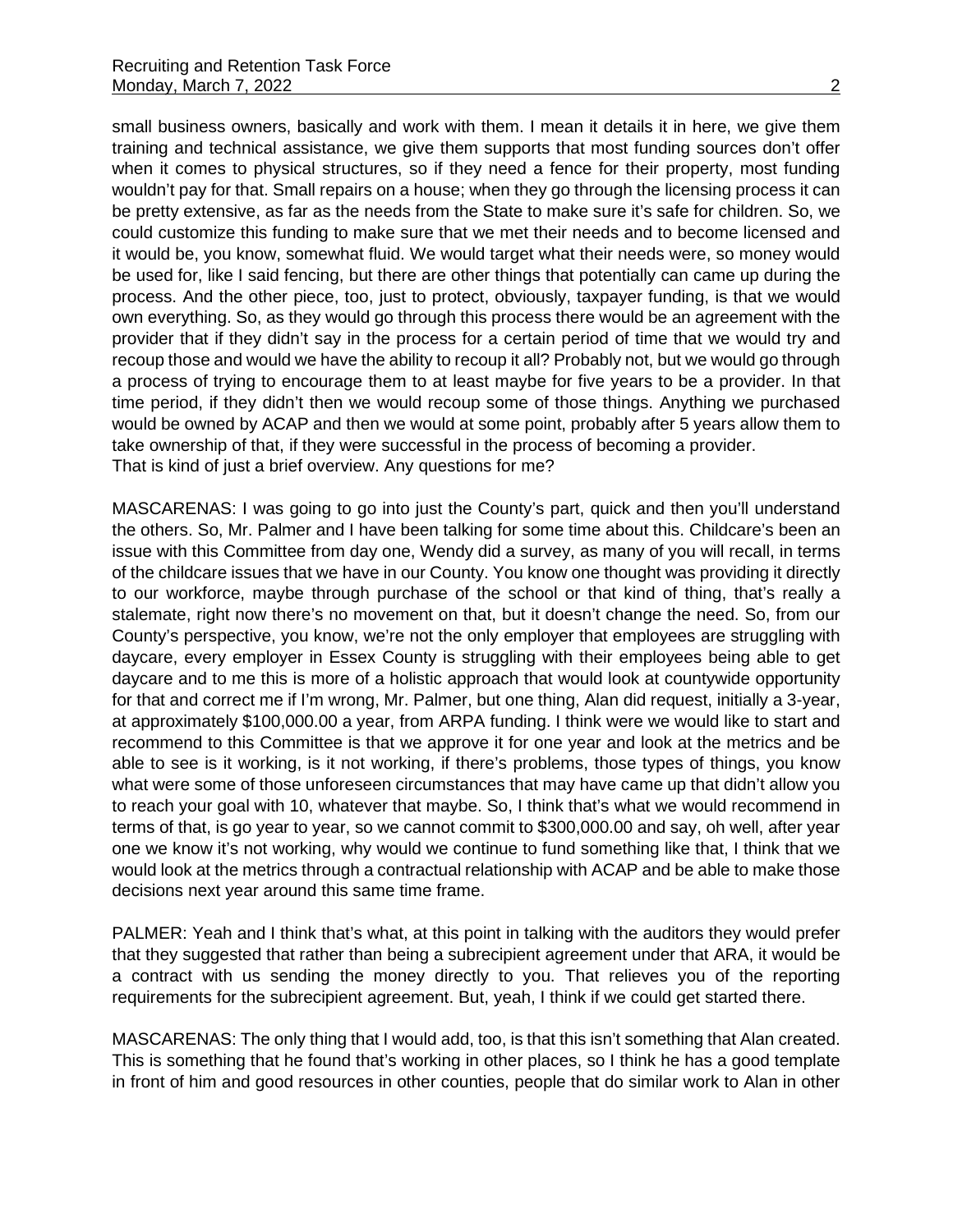areas have done this work. It is working in those places and he's basically taking theirs and tweaking it for our needs. But, it is a proven, effective method in other areas.

MCNALLY: So, this would be open enrollment for any child, not just County employees?

HUGHES: That was my question, is this focused on County employees?

PALMER: Countywide.

MCNALLY: And you're looking at 10 new providers per year?

JONES: Correct, yes

MCNALLY: And then the providers, any revenue generated from the per child cost would be their money?

JONES: Correct, they would be independent businesses.

MCNALLY: Okay, do you have any data on what childcare costs in Essex County, now, per week? Or per hour?

PALMER: One kid \$500.00 a month, at least.

JONES: It's significant.

DEZALIA: \$150.00 a week, \$200.00 a week.

MCNALLY: I think that's even on the low end.

MONTY: I would say \$500.00 to \$750.00 a month for one kid would be a fair.

MCNALLY: I know if you get in the Glens Falls area it's around \$250.00 a kid.

MASCARENAS: When I had kids, it was about \$10,000.00 a year.

MCNALLY: Did you get rid of yours?

MASCARENAS: No, so that's just tells you and that was 10 years ago. So, I can tell you this with certainty, I think I said this at the last meeting. We have employees here in Essex County, that kids are school-aged, that are paying for a slot year around so that they can have a slot in the summer.

WILSON: And to add to part of that question, about is this just for County or is it, this group, childcare was topic, the discussion was about two strategies, direct, you know services just for County employees, as one approach and then a more regional approach. What can we do to develop more childcare capacity in the towns of Essex County? So, this would address some of that regional strategy and what Mike was talking about with the school would be a more Essex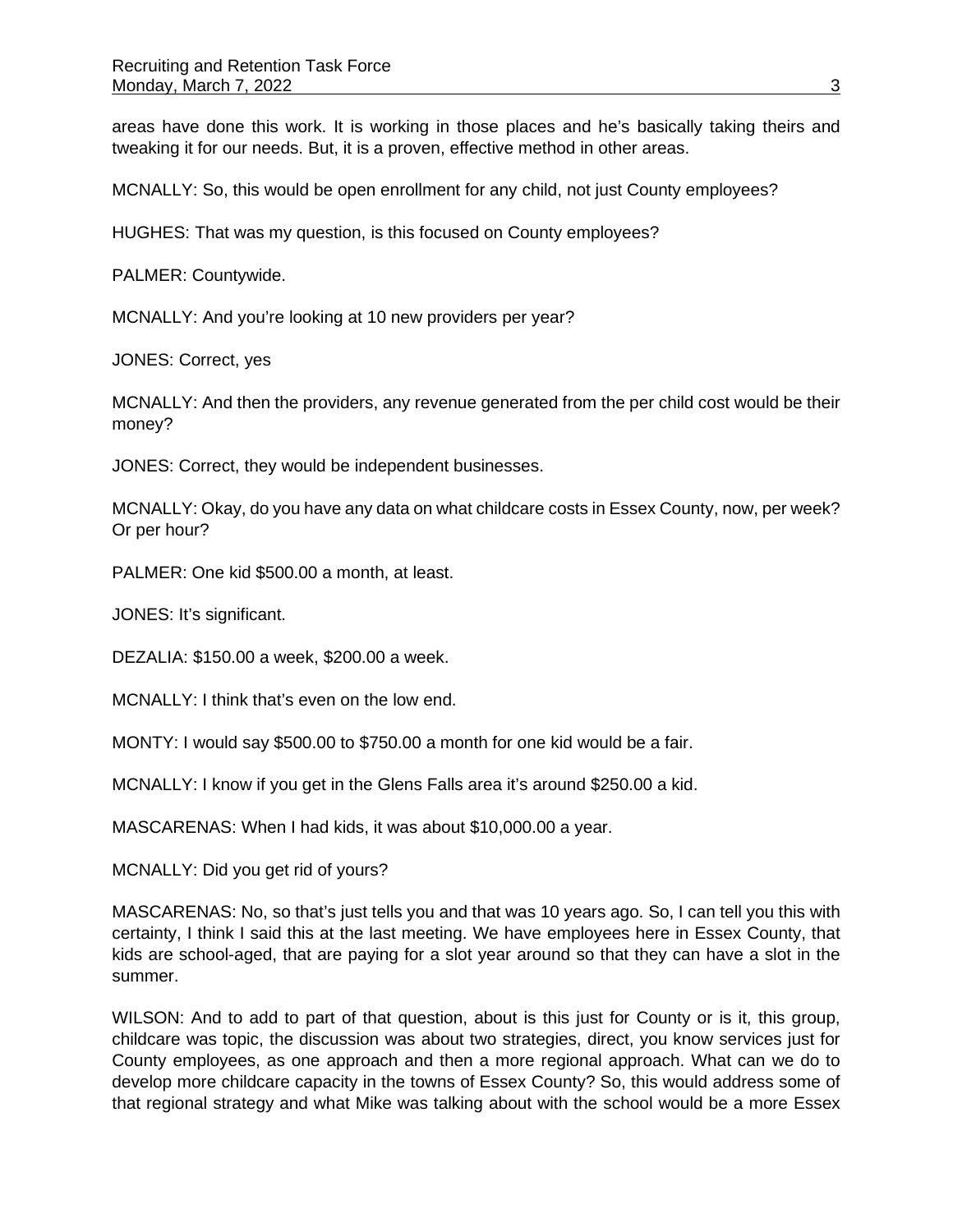County workforce strategy. So, it's important not to get those two strategies confused, because the steps are very different for each of those.

MCNALLY: Is the County thinking of a subsidy for County employees?

PALMER: Well, I don't know that we've specifically talked about that.

MCNALLY: Is it the lack of daycare or the cost of daycare?

PALMER: It's the lack of daycare. I mean the cost of obviously a problem.

JONES: I think it's both.

MONTY: And I think we're looking at it both as a focus toward retention, because we can't get people to come in to take these jobs because there's no adequate daycare. They've got children, they want to go back to work, but if I don't have someplace to put my children, in a safe environment, I'm not going to go to work. So, this is just one step in that ladder toward helping with recruitment and retention.

WILSON: Wendy, with the survey you did, do you just off the top of head remember some of the data about the need for, or how much childcare was a barrier to people? I don't have the data right in front me.

SAYWARD: I don't have my folder with me, I forgot it at the office.

WILSON: That's okay.

HUGHES: Can I ask a question, because what you said threw me off a little bit. I was on the tracks and then I just got derailed a little bit. My question is, I want to make sure that County employees have the opportunity to access childcare, because I feel like that's what, we're recruitment and retention for County employees, for the County. So, am I incorrect in saying, is there any way that County employees would have special dispensation towards a slot over somebody that is not a County employee?

MASCARENAS: No

HUGHES: So, how are we guaranteeing daycare for our County employees?

MASCARENAS: We're not guaranteeing it.

PALMER: Not in this round.

HUGHES: Not in this round?

PALMER: Right, I mean if we had the school and we could open something.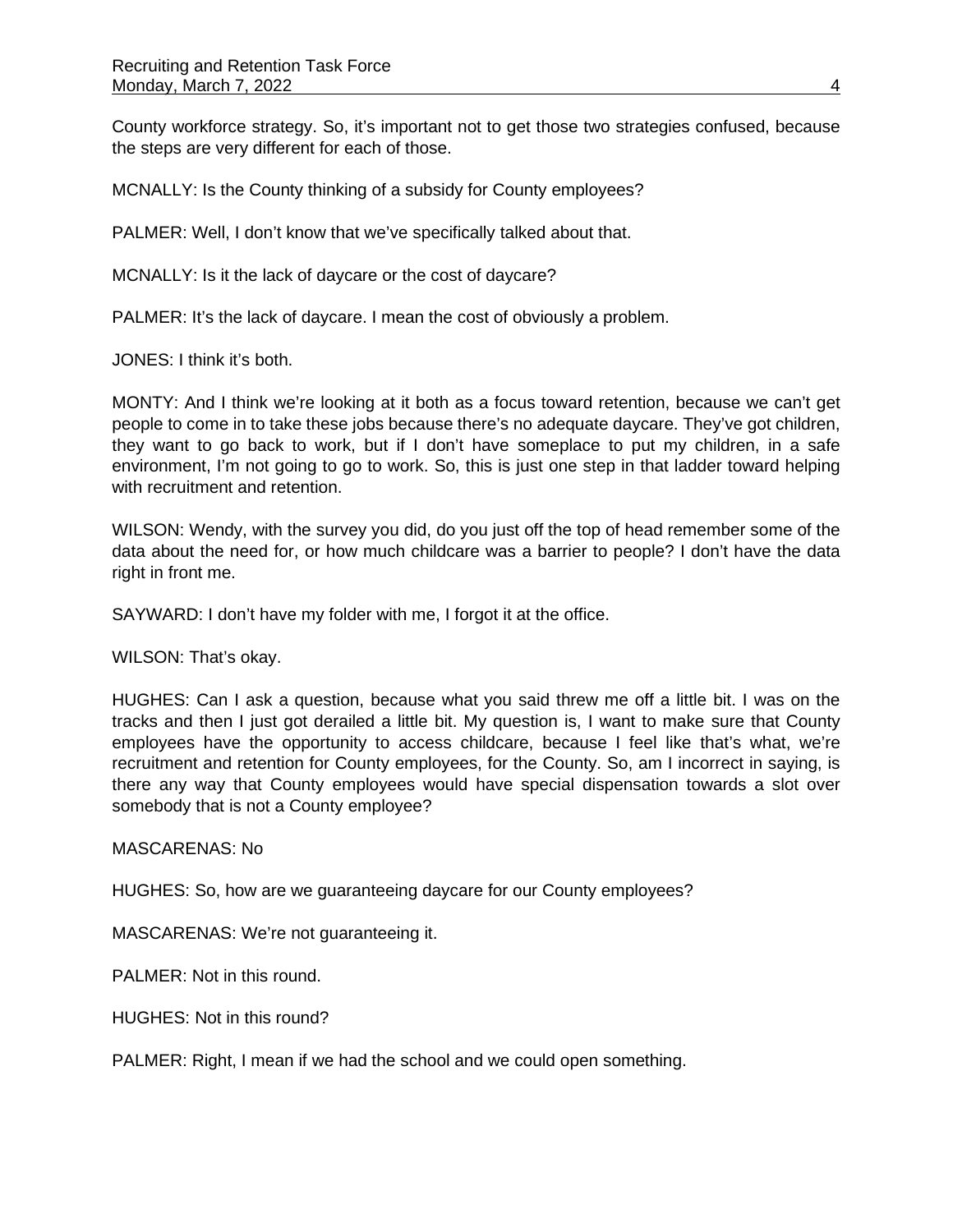HUGHES: Okay and that's where I got derailed. If we had the school, then that's a different conversation.

PALMER: If we had the school, now we have a different conversation, then we would have an actual space for childcare services to take place.

MASCARENAS: I believe our people will benefit indirectly; right? So, the focus, I think and Alan's got a lot the statistics, I don't know if he included them today, where daycare is, where daycare isn't, where he would focus some of his strategies and like everything, you know, our people that work here, live in those communities where daycare's problematic, because that's where populations are; right? And I think if we open up daycares in some of those communities that our people will indirectly benefit from more slots open, but no, they won't be directly targeted. We wouldn't be looking at measuring that as a metric, per se. Our goal with this type of project is to open up slots around the County as a whole. Where 10 daycares open up how many slots, approximately?

JONES: It depends on the age of the child.

MASCARENAS: It does depend on the age, but somewhere?

JONES: Yeah, so probably 80 slots, maybe 120.

MASCARENAS: Right

HUGHES: Alan, why are these sponsors at the bottom of this, in the footer?

JONES; These are all people who helped with the process of developing this proposal, Glens Falls National Bank actually financially contributed to the process.

HUGHES: Are the willing to contribute more to the process?

JONES: It was a gift. So, the State is interested in potentially funding this as well, obviously if they do that, I will communicate with the County immediately, because obviously the State funding would take priority, if they decide to do it regionally, but the State is interested.

WILSON: And Billy Jones is working on this actively, at the State level.

JONES: Correct

WILSON: So, again what Mike's talking about, some of our strategies are directly benefiting County employees. This is more the regional development, that as we boost capacity in the region, it's bound to help employees, it's just not a direct. We can't say 10 slots are only for Essex County.

HUGHES: So, from a perception standpoint, how do we let out employees know that it is indirectly a benefit to them, even if they don't have the direct benefit? That is my concern.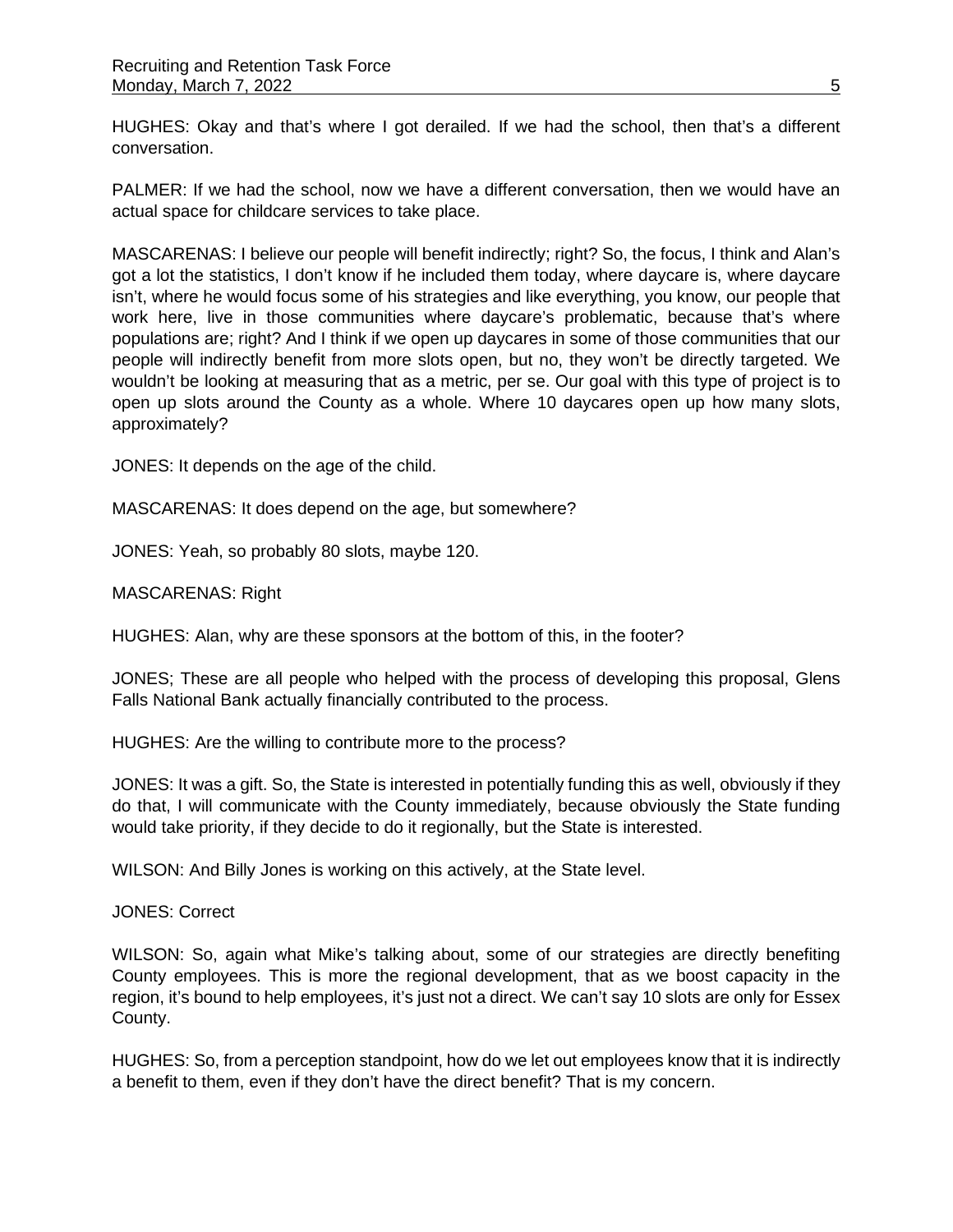MONTY: Sitting over in the corner, our Union.

PALMER: Yeah, really I think that's part of it, but again, I don't have children of school-age now, but if I did, if a daycare, you know, I'm not going to go home, get my kids and bring them back to Elizabethtown to daycare, afterschool. So, the idea was that we would open more throughout the County, so that people that are in that position where their child is in school, but doesn't have a place to go afterschool, that's really the focus of this drive.

JONES: And this is not a new issue, so even though we're struggling with employment issues, I have 12 vacancies in my agency right now. So, we're dealing with it more than we've ever dealt with it. Childcare has been a struggle in Essex County for a long time and I think long term, quality, affordable childcare is still going to be a struggle. I think this is a way for us to get a seed, start with some small providers, get moving in the right direction. I don't think it's an answer long-term. I think it's going to help us, here and now.

# HUGHES: Okay

MONTY: And I also know with school-age children there are afterschool programs which Alan has been on top of for many years, trying to get those funded in different communities. I think, right now, we have two we fund and two that are privately funded, am I right, Alan?

JONES: Well, yes, there are two that are run privately. We actually operate two that partially funded from the State of Office Children and Family Services.

MONTY: That we operate and there's two that are privately funded, themselves. If we could get more involvement from the State on those afterschool programs, because that's a lot of the issues for school-aged children is that at 3:00 they have no place for these kids and like you said, Mike, unless you paid for a slot for the entire year, those kids still don't and a lot of those daycares want them picked up by 4:00 in some instances.

JONES: And not to interrupt, but the funding that we get from the State is somewhat minimal for those programs. So, we're actually charging on top of.

MASCARENAS: Those programs were free when they first started. They were well funded.

JONES: And now we have a fee that we charge over and above what we receive from the State to keep the program whole.

DEZALIA: Yes, so it says 60-80 spaces for the 10 participants. So, 6 to 8 possible new openings per place, so scattered around the County?

JONES: Correct

DEZALIA: Are they going to, it's their business to run as they chose, so are they going, are there going to be regulations where they might have to save 4 slots for afterschool kids or if they can take all under 5s, or you know?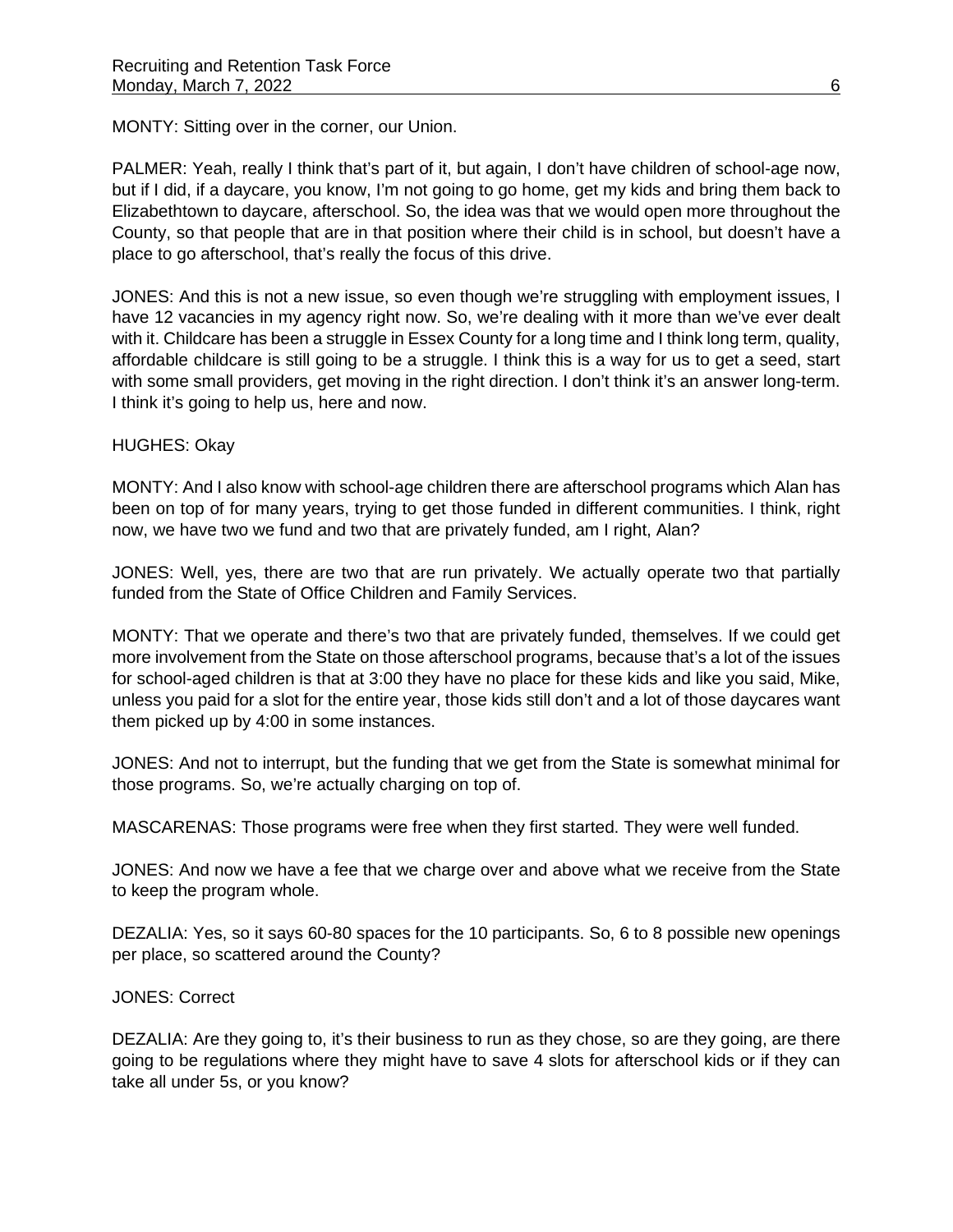JONES: So, it's all based on the regulations from the State. So, the State highly regulates any childcare provider and the ratios on the number of children are clearly dependent on the age of the children and their ability to run that business. So, for example; they may not be able to charge as much for an afterschool slot, as they would for a full time child. So, they're probably going to put weight on and accept people that are going to be there full time. It's a business model, long term that has struggled and part of that is getting start up and getting them going. Other pieces are them learning how to become an entrepreneur and a business owner. So, part of our process is helping them with that, because very often people who will get into the childcare industry don't necessarily have a background in business. So, they don't know how to successfully run a business. Our focus would be to give them that foundation and get outside training resources for them, so they are successful when it comes to that piece of the business.

MASCARENAS: Short of us going out to bid, really would prevent us from doing that. So, if we said, we wanted to go out to bid and we wanted to secure daycare places throughout the County, we could do that. But, we would then have to subsidize it to get them to keep those slots available; whether those slots were filled or not wouldn't matter. We would have to pay that individual a certain amount of money monthly to make sure those slots were available. So, that's, you know the difficulty. If we say, well, you've got to keep this many slots open for us, that person's not going get any income, unless we're subsidizing that income; right? And then their business, likely is going to be unsuccessful, because of it and they'll be out of business pretty quickly. I mean there's mechanisms.

DEZALIA: So, you have wages and fringe, it looks like .5 full time employee, childcare business specialist, is that somebody that's already on staff at your location?

# JONES: Correct

DEZALIA: So, they'll spend, so they'll no longer being doing whatever they do for you now? Is this an additional?

JONES: There's some flexibility because of the work that they're doing right now is going to be coming to an end.

DEZALIA: Okay, so they'll just be able to focus on these 10 new businesses?

JONES: They will be able to do ½ of their time focusing on these 10 and I have other staff. So, we're the childcare resource referral agency for Essex County, so I have other staff in that department who will support this process, as well. Even though this person is going to be fully committed, there are other people that can help support.

WILSON: And other questions for Alan?

HUGHES: Do you know which communities are the deserts for childcare?

JONES: Yes, so if you go online. I don't have it in front of me, right now, it's based on addresses, so if you pull in an address in the system on the State level, it tells you whether there's a desert.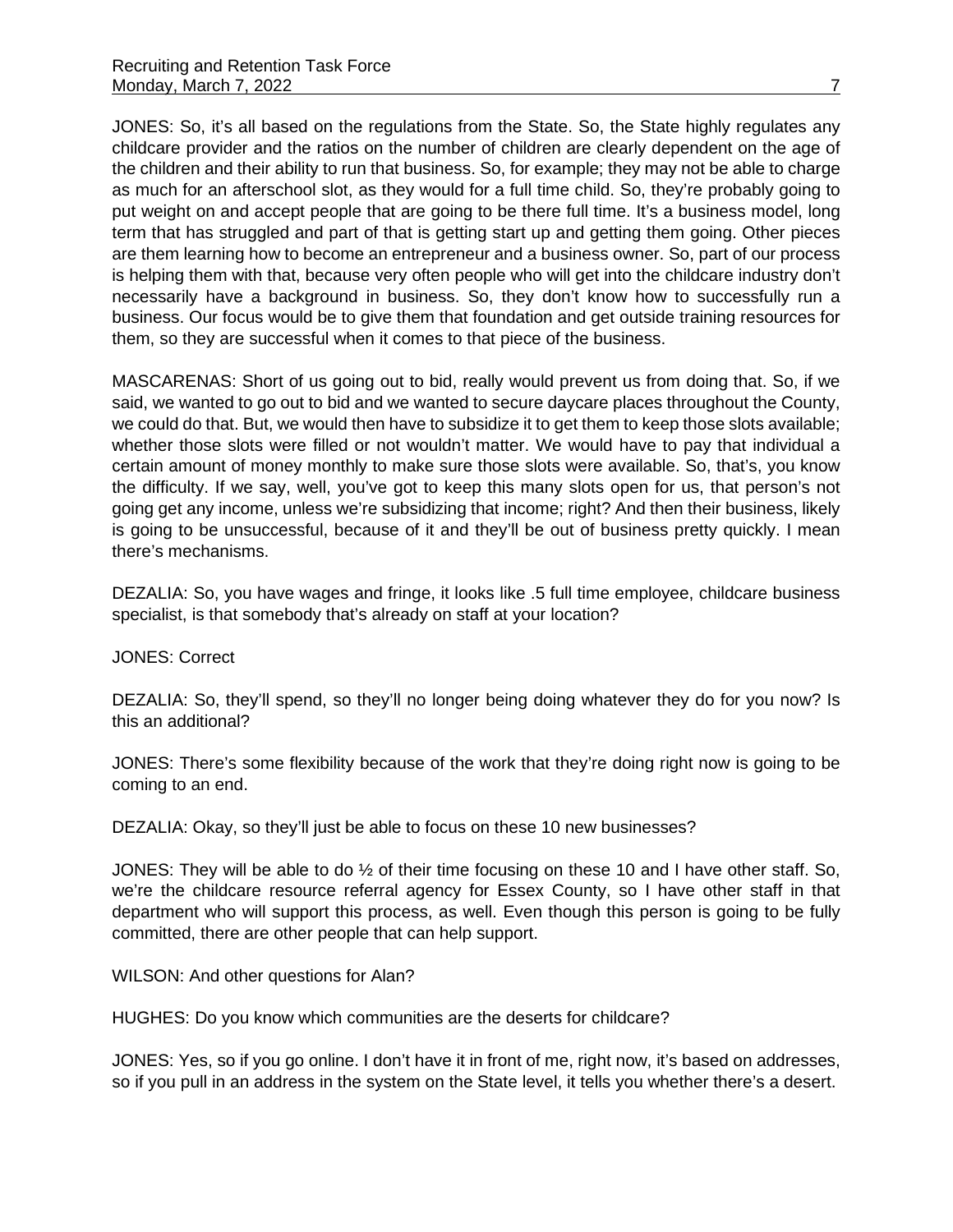HUGHES: Oh

WILSON: There's a good interactive map.

HUGHES: Oh great.

WILSON: It's really good. I know in Keene we have less than 6 spots in the whole town. That's it.

MONTY: You have more than that in your communities, but some of them aren't licensed.

JONES: Correct.

MONTY: And then you're taking a chance with your kids. I'm not saying they're bad, I'm just saying for a licensed daycare.

MASCARENAS: Well, and you're not able to take advantage of the tax benefit and those types of stuff things, either.

MONTY: Correct

JONES: Or subsidizes.

MASCARENAS: Right, the subsidy that we could provide, because we do have daycare subsidizes for those individuals that struggle in Social Services, but being licensed is key to being able to obtain that subsidy.

MONTY: And it's a tedious process and difficult at times because of the hoops that you have to jump through, this will provide them with the ability to have people that have been doing this for a long time help them hold the hoops to jump through and stuff. Instead of an individual going out themselves and trying to get licensed.

WILSON: Any other thoughts or questions?

HUGHES: What's the next step?

WILSON: Well, so that's why I was just waiting, make sure everybody had their...

MASCARENAS: We would take it to committee at the Board level or Ways and Means, however, you guys you prefer.

PALMER: Alan, do you have some idea of contract language that we know?

JONES: I can think about it, work on it? Something along the lines of this, but none of the things that we talked about or brought up, as far as holding, you know the provider accountable for a number of years, those things would we can work on.

PALMER: Okay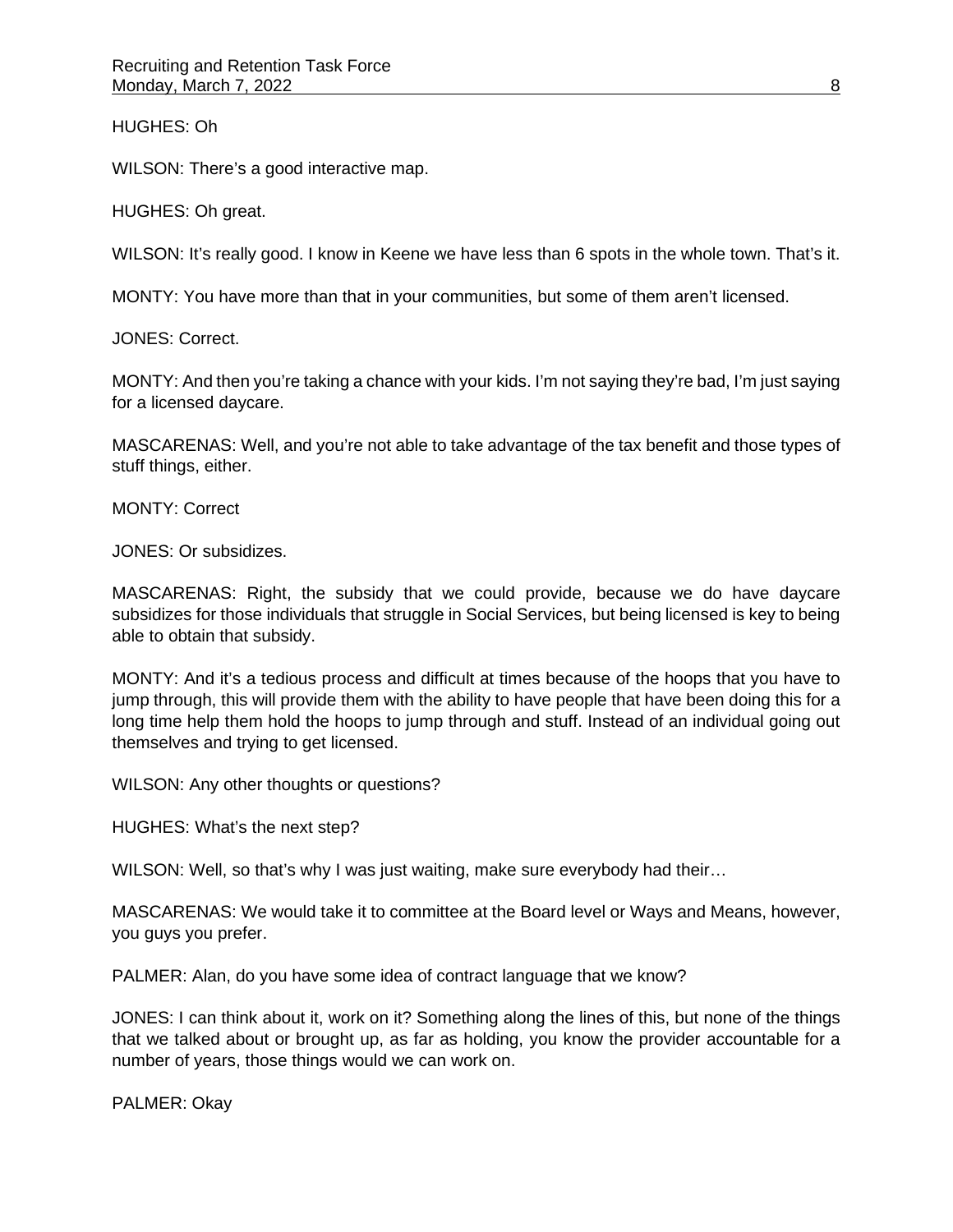MCNALLY: Do you think there's 30 interested parties?

JONES: I don't know that.

MASCARENAS: That's why we're going to go one year at a time.

MCNALLY: Even 10, I'm just thinking that you know with the shortage everywhere.

JONES: I don't know the answer, I'm hopeful.

MONTY: But, you find the families that have young children themselves and want to earn some extra money and might be willing to step up. I know of a couple in Lewis that did that. That they had young children, they couldn't afford to pay for daycare themselves, so they got licensed and brought in some kids to help subsidize, they made a little money and they're staying at home.

#### HUGHES: Yup

DEZALIA: And those that are getting ready to retire that really can't retire fully and are looking for something.

WILSON: So, what I am proposing for the next step for this committee, is that when Mike and Dan and Alan have some contract language established, you're comfortable with it, but that our group, if you're so in favor that we would endorse this.

PALMER: Move a resolution out of here to go to?

WILSON: Yeah, that is a recommendation endorsed by this Committee, if people feel comfortable with that? You know if you're, and do you want to wait to see the contract language or can we agree to an endorsement now without that? I mean you're talked about some of the principals of that contract.

MASCARENAS: I would prefer it not to have it get bogged down. We can certainly do whatever you want, you know, we've been looking at this now for the last 4 or 5 months, in terms of this, Alan's been here twice. I think we can trust the individuals to work out contracts.

HUGHES: As long as it's in this vein.

MASCARENAS: Yeah and it's a year type commitment on our behalf, on our behalf of the County. We're going to work in some quarterly reporting that he's going to have to report that we'll then share with this Committee to see what work they've done, you know how's that going to shake out? We'll reimburse them based on similar process in the contract language and then we'll see, because, you know, because I don't know what else we can do to deal with the issue. So, this is something that we've been looking at as a committee now for almost two years, a daycare issue and this is the best option that has come before us, so short of being able to provide you with a better solution, I think that we would act sooner rather than later in my opinion.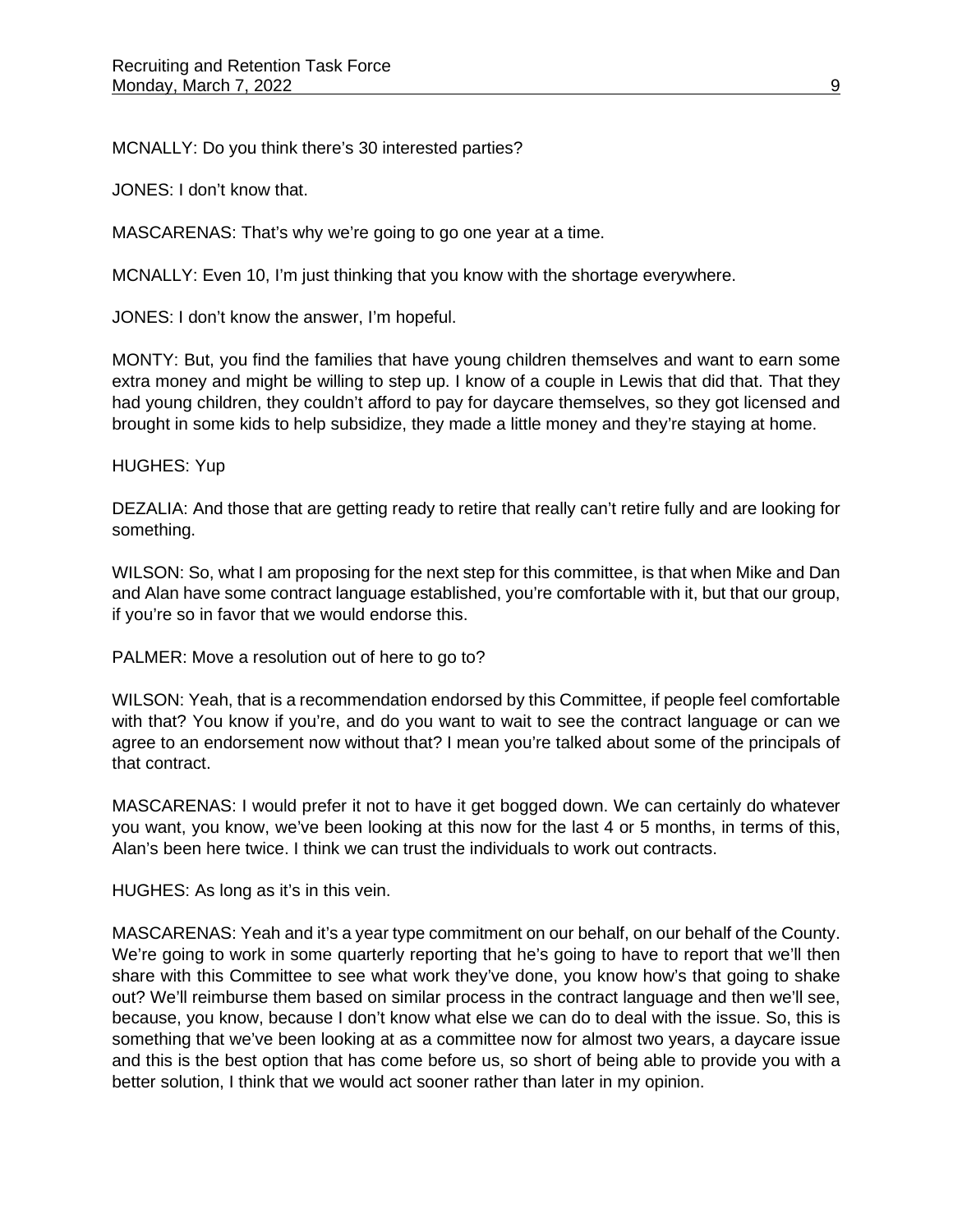MCNALLY: This will be a good pilot to see what supply and demand is going to be.

## MASCARENAS: Yeah

WILSON: So, are all members of the Committee who are in favor of endorsing this proposal?

DEZALIA: I did have one more question.

WILSON: Yup

DEZALIA: On program promotion, say, right off the bat we have 6 coming out of North Elba or you know and we need it more spread out, how are we going to handle a situation like that? We got 6 providers that want to…

JONES: I'm hoping that we get 6 and I don't know where they're going to come from. I don't know if I have a failsafe way of fixing that.

# DEZALIA: Right

JONES: If we have providers who want to get started up and have that interest and that drive, I am going to encourage it. Now, I am going to be logical to them that 6 new in North Elba, the demand may not be there for all 6.

#### DEZALIA: Right

JONES: I think there is a need, but I don't know, I would love to give you an answer. I don't know where all the interest will be. I'm hoping there is interest and we'll do promotion. It will be word of mouth, too. I think promotion will help, but you know we've got to get it out there and have a conversation with people that really might be interested, because I want the passion behind it. I want someone who's really going to do this and follow though. I'm worried about people coming out of the woodwork and thinking that this is going to be something, just won't take it seriously and I am going to try and prevent that. So, it's going to be an individual conversation. So, if someone comes to us with interest, it's not going to be, we're going to just open the door and start the process. We've got to have a conversation with them and figure out whether or not they're really going to be able to sustain this long term.

HUGHES: And ACAP reserves the right to say no?

JONES: Absolutely.

HUGHES: Okay

JONES: As long as the County's okay with that, we can put that maybe in the language? I don't know.

MASCARENAS: Yeah, absolutely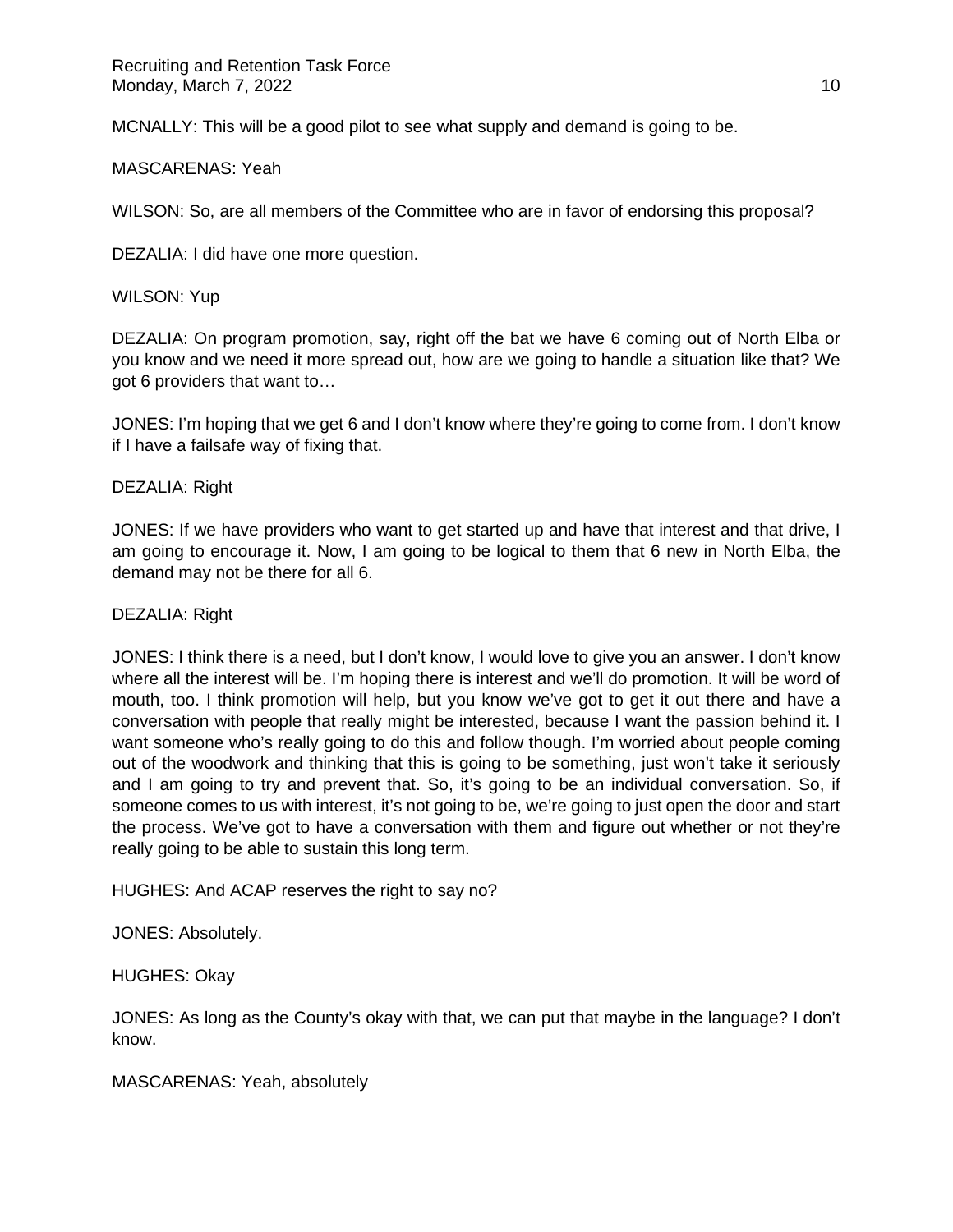HUGHES: Because, somebody's got to say no to an unqualified individual.

#### PALMER: Right

JONES: And it's going to get to the point, too, where it comes out of our hands and goes to the State, as they go through the licensing process.

HUGHES: Okay, fair.

JONES: They'll stop it, too.

HUGHES: Fair

JONES: And we won't continue to put resources in something that we don't think is going to work.

MONTY: Right

MASCARENAS: And I can tell you that that contract will be up to the amount, not to exceed that amount. If we don't get 10, we're obviously not going to spent that.

HUGHES: Right

MASCARENAS: Right, because I think there's \$50,000.00 in there in mini grants, off the top of my head, \$5,000.00 maximum for each eligible individual?

JONES: Yes, correct.

MASCARENAS: If they don't spend \$5,000.00, if they spend \$3,000.00; right? So, exposure really is Alan's time for that year and if they got nobody, we would spend \$50,000.00, if they got the full ten and spent \$5,000.00 and then we would be \$100,000.00.

HUGHES: And just to confirm financials, it's not ARPA funding?

PALMER: It is ARPA funding.

HUGHES: We would use APRA funding for this first year?

PALMER: Yeah, absolutely.

HUGHES: I apologize.

MONTY: And then relook at it if it is successful then for a second round.

HUGHES: Okay, thank you. It would be ARPA funding for the first year.

PALMER: It would be ARPA funding, but it would be our ARPA funding, it wouldn't be a sub recipient agreement.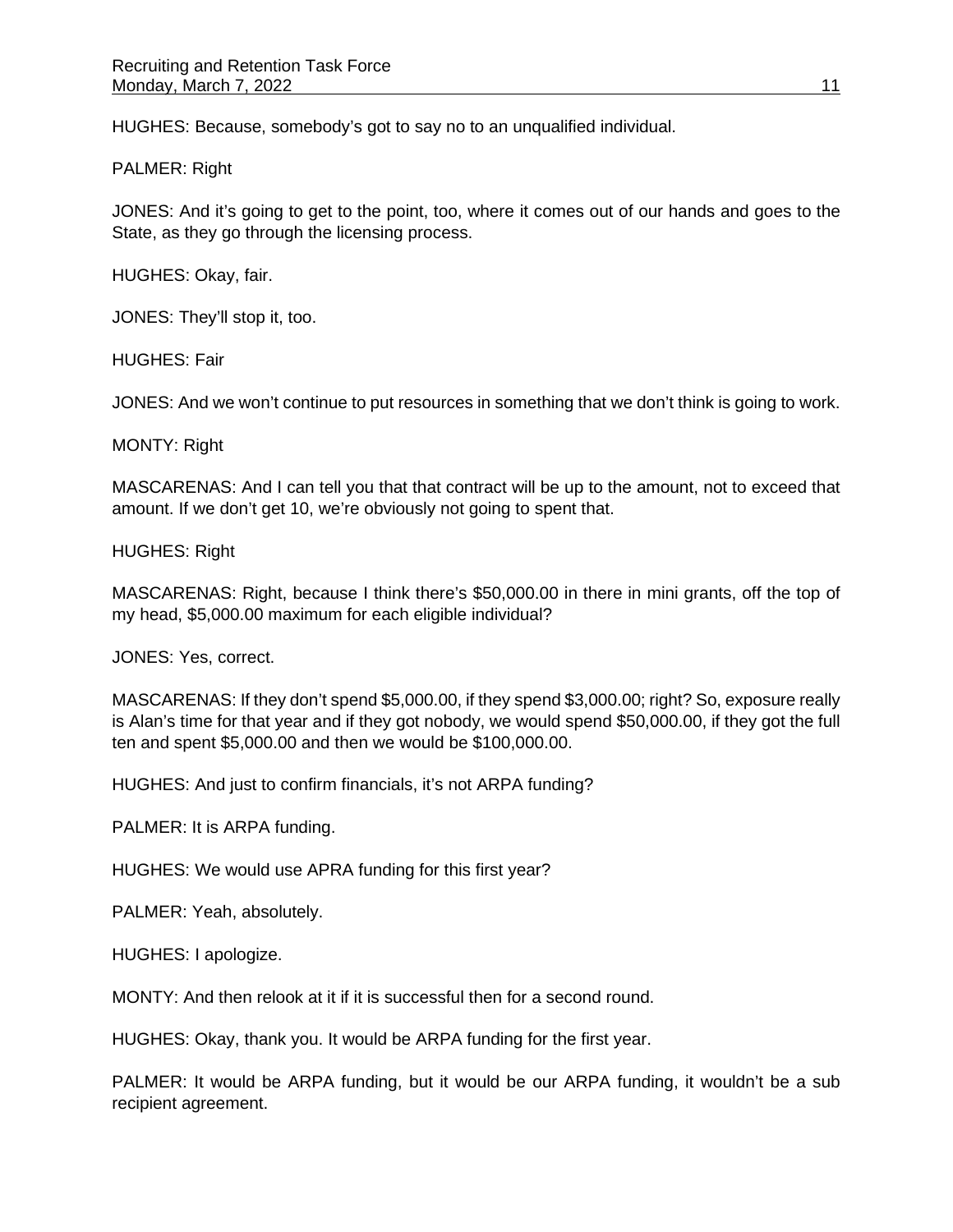HUGHES: Right, understood.

MONTY: But, like Alan said, if the State comes through with their \$100,000.00, that \$100,000.00 might not be needed.

JONES: Correct

MASCARENAS: Correct, which is another reason to just do it a year. If the State starts taking this problem seriously and they are with some of their grants that are coming out again, they missed the targeted, but that's not unusual.

MONTY: Is the window still open, Alan, for letters to Mr. Huessi?

JONES: No, Friday. I mean it doesn't hurt to make that connection, because the decisions haven't been made, but we were told Friday was the deadline.

MONTY: So, I would recommend that the Board of Supervisors to get out a letter of support of this, to Assemblyman Jones' proposal to Speaker Carl Huessi, Assembly Speaker.

WILSON: Yeah and I have already done that. I sent a letter on behalf of the Town.

MONTY: I did mine on Friday.

WILSON: So, is anybody against this proposal? Okay, so you guys will proceed with the contract. We'll bring it up at the next...

MASCARENAS: We'll get Board approval. Yeah, the 21<sup>st</sup> is the Human Services Committee of March, which would mean if we got full approval it would be that first Monday in April, whenever that is and then we can go from there.

WILSON: Thanks so much, Alan.

JONES: Well, you have my commitment from our agency. We pride ourselves on the work that we do. We hope that this is successful, if it's not, we will think of something else and keep plugging along.

HUGHES: Right, you learn from it.

JONES: That's right, absolutely.

MONTY: You never lose, you learn.

JONES: So, I appreciate the support.

WILSON: You're welcome to stay, we're going to talk about some about our other strategies, if you want to listen in or if you want to excuse yourself, we'll understand.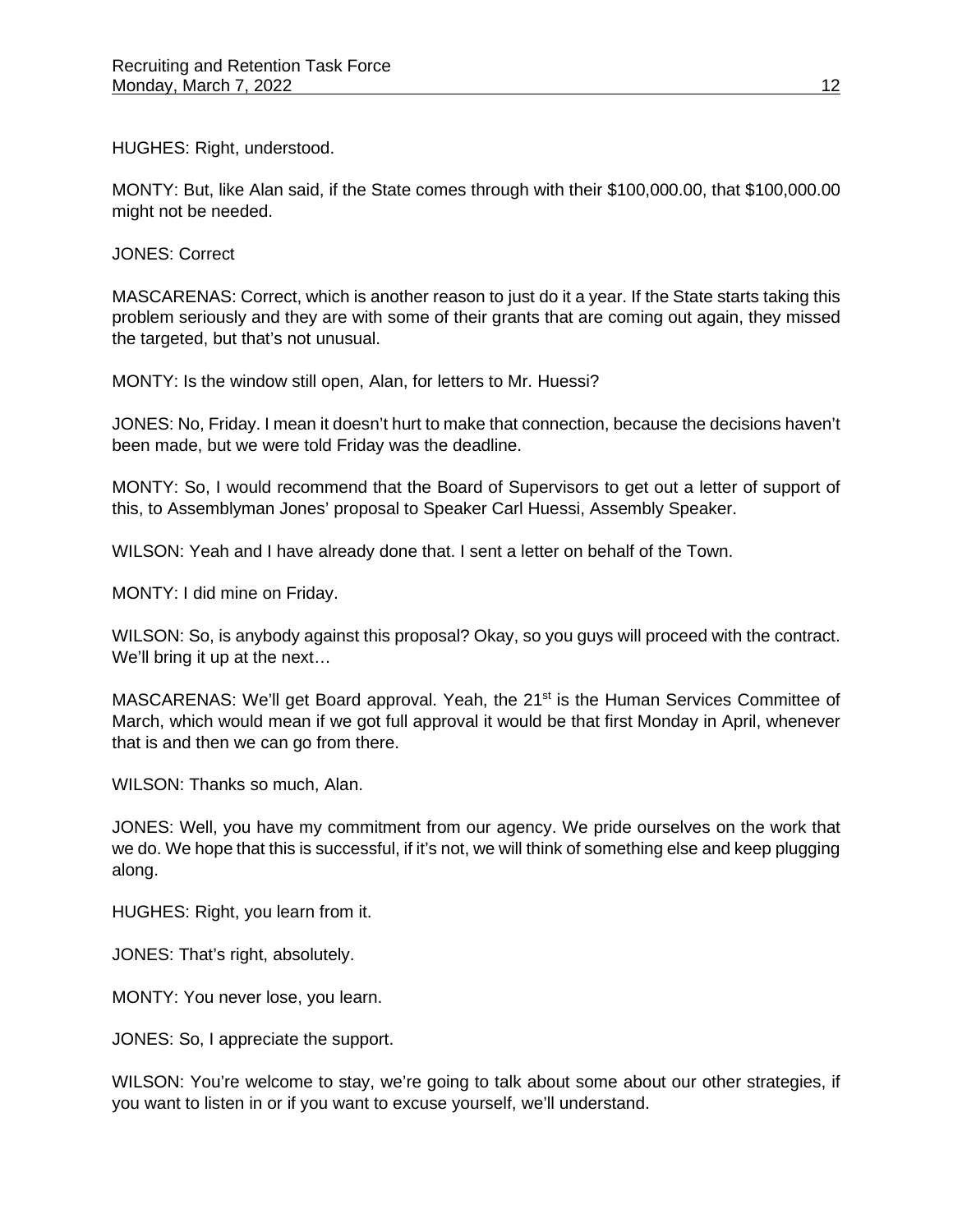JONES: Whatever you prefer, if you want me to stick around for the other strategies, I will.

MASCARENAS: I don't want you to steal any of our ideas. (laughter)

WILSON: So, the second item on our agenda, develop the next round of recommendations. So, this would be one that we just talked about, but I also tried to list the items, the concrete things we've really identified here, so we don't lose track of them and see who else we might partner with and how these recommendations are going to tie together.

In the housing meeting last week, there was strong push to move ahead with the land bank and that seems like something that would make sense for this Committee to endorse, as well. You know, I know it's symbolic, but at least, you know it's tied, directly ties into addressing housing and again, it's a small step, you know, it's going out in individual towns, but that seems like it's something that we should endorse and help in any way that we can, if that makes sense to people.

HUGHES: Yeah, a land bank would end up being a countywide program, ultimately and it would serve needs in individual towns based on the inventory that comes up for taking care of our property. So, and ultimately if a County employee could avail itself to that, much to the same way that they could avail themselves to childcare.

WILSON: And what do you think the timeline is for having this be up for any kind of an approval, a resolution for the Full Board?

MASCARENAS: Jim's the Chairman, so I don't know.

MONTY: Our thought, in our discussion is we're talking about putting stuff together by June to make a presentation, hopefully. I've sent out to everybody the application from New York State, the guidelines from New York State. I forwarded that out, all the information that you would need to establish a land bank. So, we're kind of reviewing that and generating that discussion at the end of the month on how to proceed with that information. I know there was going to be a housing study, was it by Lake George…

WILSON: The Lake Champlain…

MONTY: The Lake Champlain Basin, they got some grant funding for a housing study, that's moving forward. Little steps, you know, we don't want to confuse it with us taking land and building homes for people, because that's not going to be the situation. Initially, a lot of this is going to be taking care of zombie properties and if you talk to any land bank, Ken's been in discussion with most of them in New York State, that is primarily what they do is clean up properties. The ones that they can sell, they do and stuff, there has been some, there's been partnerships with contractors, one in North Elba is working on getting a piece of property and build an affordable home, so to speak. There's those avenues that we can look at. We're really trying to explore everything and gather all down to one document.

HUGHES: I agree, absolutely.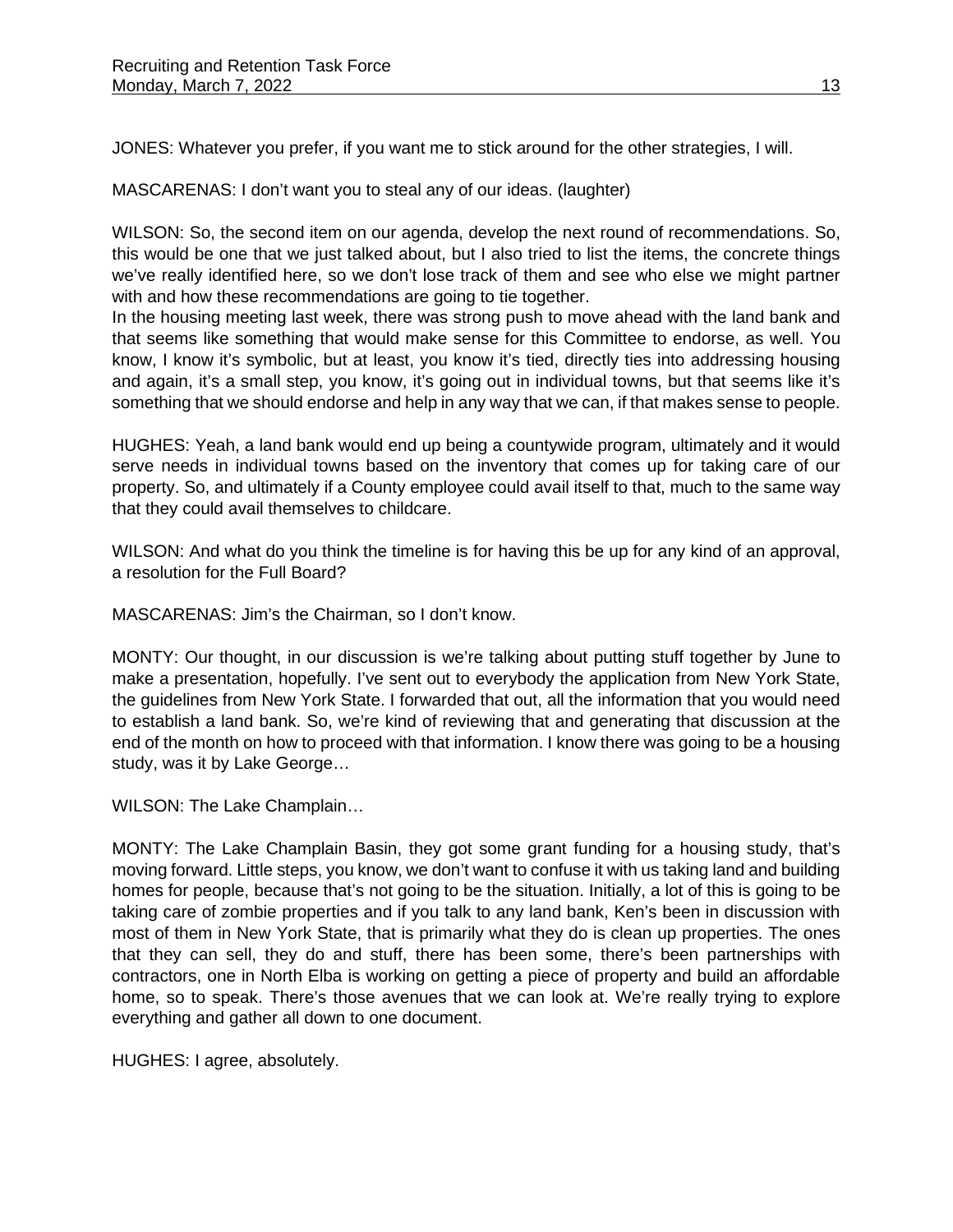MASCARENAS: I do think in terms of the blight and zombie properties that you speak to, in terms of a starting period, while we won't have full implementation of a land bank, we're going to hopefully start that process, as soon as our next auction.

## MONTY: Yeah, yeah

MASCARENAS: And that would be my goal to be able to get some of those short term goals achieved and see how that plays out, because it's only going to help our discussion making process as we move forward.

HUGHES: And similar to what Alan presented, a nice slow start, you know land bank endeavors to do that as well, a nice slow start and gain success.

MONTY: And I think, initially the thought is we control it ourselves to begin with as a governmental entity, until we can find that not-for-profit willing to take it over with governmental oversight.

WILSON: So, you brought up another, the market study, but when Larry Reagan talked to us about the development in Lake Placid on West Valley Road, we in that conversation with him, we flagged Ticonderoga has the one possible town that hit all the requirements and I was wondering if, and Mark, I've talked to him a little bit, I don't know if you have, he's interested in following up on that and maybe that's something that we could do, you know, you and Dan and Mike and I could get Larry some information and then maybe have a time for you and Larry to look, because he wanted to look on the ground down there and see, just get the lay of the land a little bit. So, if that seems like a good next step, we'll follow up with Larry and give him a call. Do you still have his contact?

PALMER: I do.

WILSON: Yeah, so we could maybe see what information he needs, connect him with Mark and get him to take sort of a screening visit to Ti, so we can keep that piece moving.

PALMER: Mark, do you see a piece of property down there?

WRIGHT: I have the staff looking at one of our vacant properties to see what we have on the books.

MASCARENAS: Do you think it's something that Ti would be interested in?

WRIGHT: Oh, yeah, yeah, if we can find a spot.

MASCARENAS: Okay

WRIGHT: I think it was something like 2 acres or something.

MASCARENAS: Yeah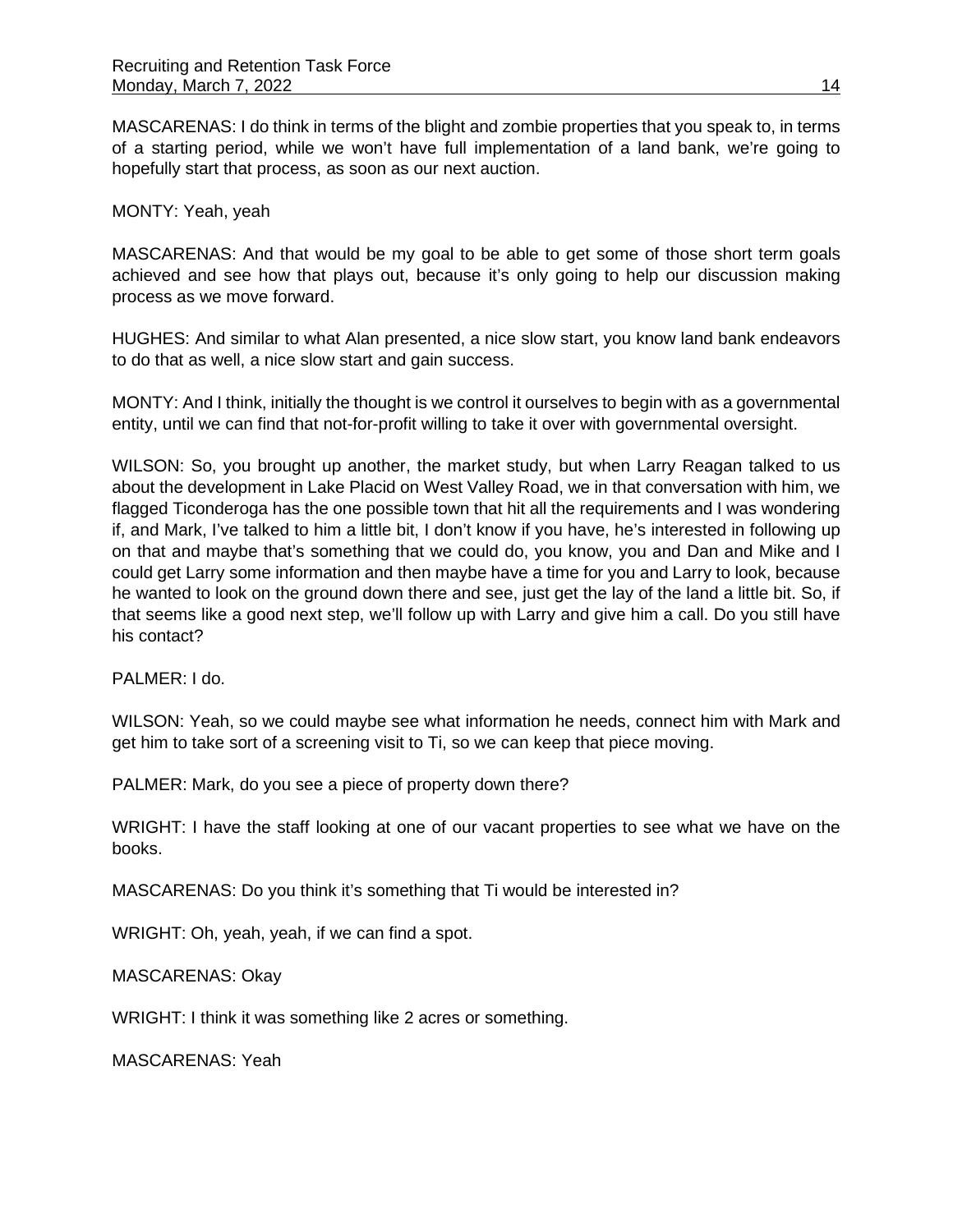WILSON: Yeah, they don't need a big footprint there. So, that's great, so, you're moving ahead with that, we'll reach out to Larry again to keep that possibility moving.

The housing market analysis that Lake Champlain Basin Program is doing, it's going to be broad, it's not just Essex County, it's going to be a pretty broad one. So, in that housing discussion and I can't remember if it was Dan who said this, or it was you, Mike, maybe it was Mike, that maybe what we could recommend it, that Essex County contract with the people, the firm that Lake Champlain Basin Program is hiring and piggyback on that.

MONTY: Carol was looking into that.

WILSON: Yeah, to get some more detail.

MASCARENAS: We do have a housing study that's separate from this housing study that we're going to be doing for a small amount, that maybe where you're confusing things, but Carol was.

MONTY: Carol Calabrese.

WILSON: Okay, because I think, you know, we're looking in Ti, you know if we can identify some property, but then start to also identify the need, you know what are the housing needs? Like what income housing level do we need in each community and then what are the resources there? What are the properties the County owns or could own quickly? You know, are there some properties we could seek a donor for? Like North Elba, Lake Placid did. You know, so, I hope that we can coordinate that and try to get that level of detail, so that we can really and then towns could use it, too. You know Keene is doing stuff already, but if we've got more data it helps us with every town with grant writing, with knowing what they should go after. So, again, that would be a recommendation to come out of here.

MASCARENAS: Yeah, Anna Reynolds is going to do that other one, it was \$2,000.00, I think.

MONTY: The thing to keep in mind with all of these is the logistics and demographics of each community. What works in Keene, North Elba, Wilmington, isn't going to work in Elizabethtown, Lewis, Willsboro.

WILSON: And you're exactly right.

MONTY: It's just not going to work.

WILSON: I think that's why the higher level work that Lake Champlain Basin, Planning Board, it's such a high level that it's not going to allow us to focus our efforts, you know based on the, you know…

HUGHES: Maybe, you don't know, maybe.

MONTY: You're got to look at it.

WILSON: Yeah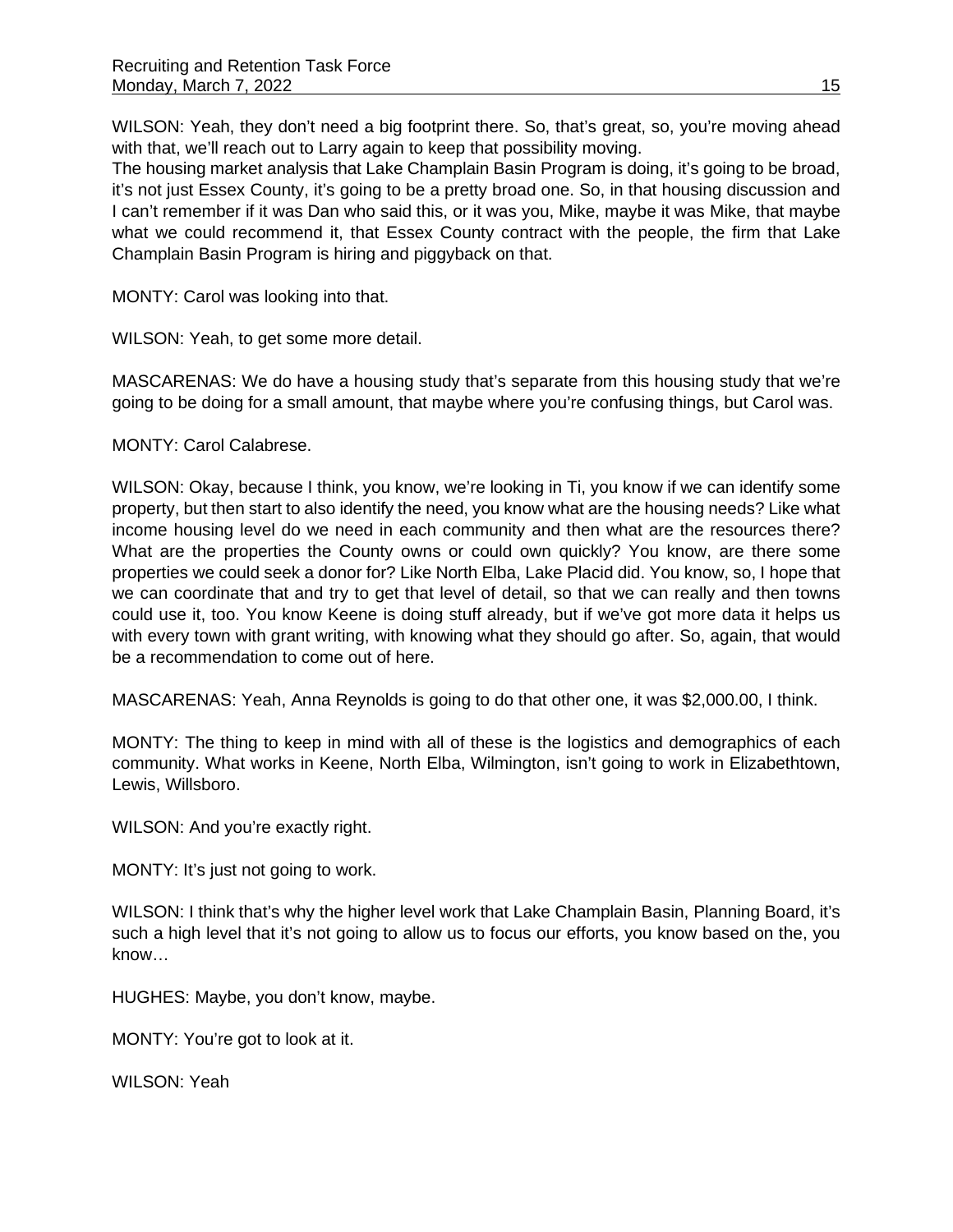MASCARENAS: But, I think fairness is it's going to be a ways out.

#### WILSON: Yes

MASCARENAS: The completion of that. The one thing that Anna's doing is going to be a little quicker and I think we can work with that contractor on throwing in anything that we find is a shortfall for us, so we have a, so in our area, hopefully we can dig into the minutia a little bit more and get some more of that detail you're looking for.

WILSON: Yeah, exactly, because I think that will help this group, the housing group and then individual towns and draw on that for the efforts they're making and that's one thing, as we were doing some CDBG stuff for a housing project in Keene, I realized that the data that they were asking for, we don't have. You know it's just not there and so this would help every town and the County. So, I want to keep these housing things moving, because even though it's a longer timeline, if we don't start, it's just going to get harder to do anything, to have any impact. One other wild card to throw in here. I spoke with Donna Wooten from Ticonderoga on Friday and she and Mark do you know, I forgot to write down the name of the group, is it the Ticonderoga…

#### WRIGHT: Revitalization

WILSON: They're doing tremendous stuff on workforce development with high school students. They're starting to look at childcare and housing, as well. I think it would be a good idea for us to invite Donna to talk to this group and see how we can align our strategies with hers to help them to develop more and to get some assistance, because I think what we're finding is as group, we're not going to be able to go out and you know build a house or start a childcare, but we amplify the work that's going on we're going to have a pretty broad impact, so, I'll see about getting Donna in here at our next couple of meetings to talk and I think, and also what she's doing, ties in with what North Country Community College is doing around workforce development, so I think that our group can serve as a connecting point for these efforts and maybe find ways to directly support them. I'll get Donna scheduled to come see us.

Any lose ends that I'm missing from this list here that people can think of?

MASCARENAS: If you're done, the one thing I would recommend is that we had talked about last meeting, extensively, doing a job fair, an Essex County job fair and Mr. Hughes so kindly said he would do it. I would like to put together a group that can work on it. I know, like I've got Tracy Briggs in my department that would love to do that. She goes all over the place now and does job fairs for me in other places, she our staff development.

MONTY: We should be getting somebody from every department.

MASCARENAS: Well, and that leads to that other item that's on your list and I'm actually glad Jim's here today, you know.

DOUGAN: Most people don't say that.

MASCARENAS: I for one appreciate you, Jim. But, one thing that we talked about and our department heads are amazing at what they do, but they've never had to be involved in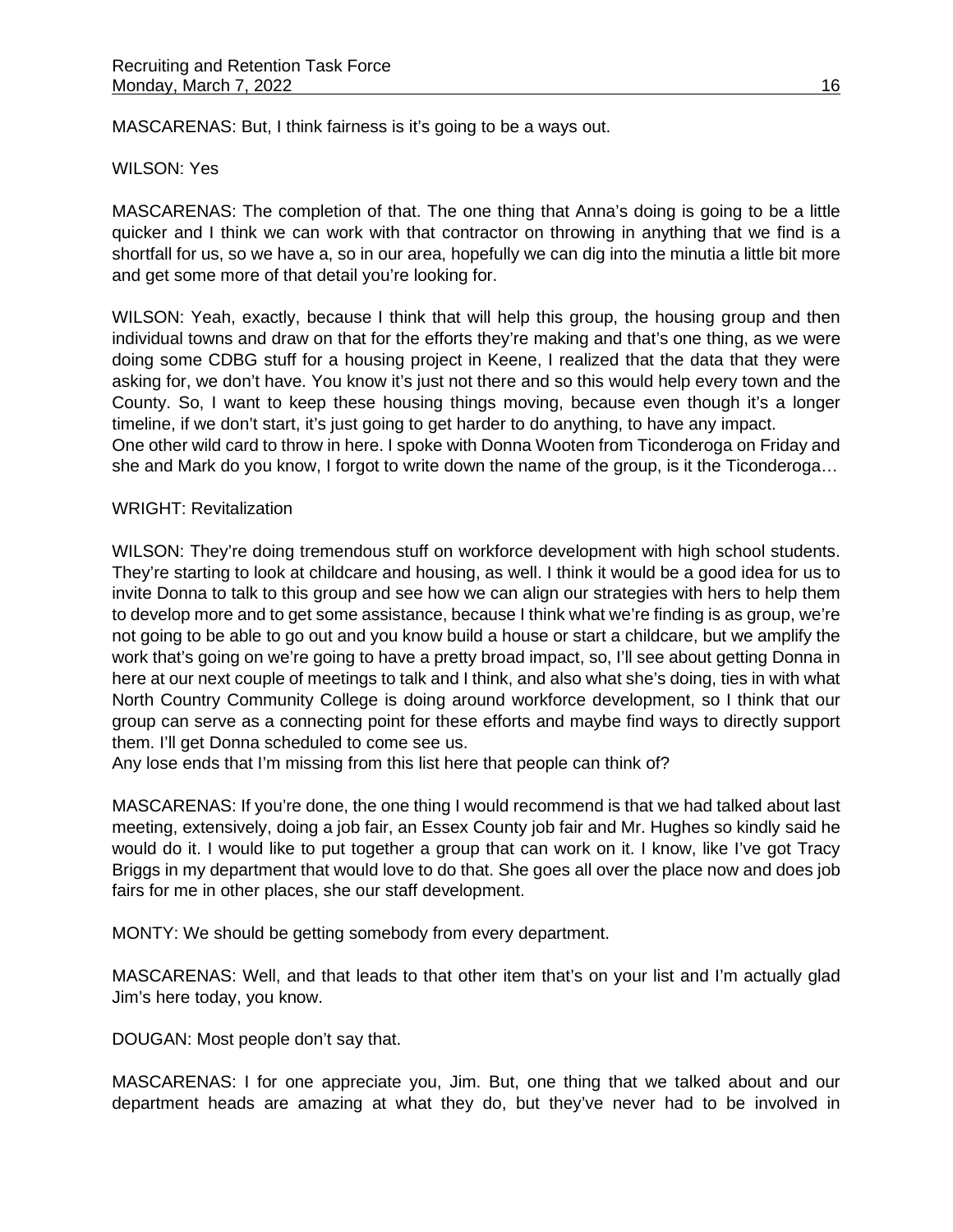#### MONTY: They know their department.

MASCARENAS: And if they're going to some of these job fairs and promoting what they do and their frontline workers are there talking about what they do and you know they have that excitement about and are likely to start attracting some of these people, but I think that's a great thing.

WILSON: And I think this is where the work of this Committee is going to be really important. This is a new task, as Mike is describing. Nobody took their job as department head thinking they're going to have to go, actually out and shake hands and spend time recruiting, but if we're going to compete. So, how do we as the Board of Supervisors reset the expectation of department heads, support them in that, so that they can do it, because I know you guys don't have a lot of free extra time floating around and I suspect for most department heads it's the same thing. So, this is going to be a new chunk of responsibility, so we're really going to have to think, we can't just tell them, go do this. We're going to have to figure out exactly what we're doing, what are the resources that we can provide, you know the training, whatever and provide that or they're not going to be able to do it. So, am I missing anything, as department heads, you know?

DOUGAN: From my standpoint, you know, we at DPW, I've had to get creative the last few years. You know I've heard stories that we're always people lined up at the door to take our truck driver positions, out entry level 1 for years, and you know in the 6 years I've been here, it's not always the case and the Federal Government just made that harder with the requirements to get your Class B license, which is really why Mr. Monty asked me to show up today, because some things that I'm learning, but we've been creative. We're created lower level entry jobs where we train them to get to that point to even have our normal entry level truck driver positions. So, I think we're going to have to continue to do that. I'll give you a little story on me, Mike called me one day after having worked with me for quite a long time and said, hey, the Deputy Superintendent just left are you interested at all and I said I would come down and see him and one of the things that, it was a big cut in a pay for me, but the benefits were a lot more and made up for an awful lot of what I was losing in cut in pay and I think we need to promote some of that and it's hard to do that with some workers, but it's easier to do with others and so I worked with one of Dan's IT staff and I wouldn't say we're ready to launch it yet, but just doing a comparison of the Tier 6 retirement, right now, as compared to what a typical 401K is and talking about someone that puts enough years in here and how that is the rest of your life that you're getting that versus maybe you've got \$300,000.00 that you set aside in a 401K that you have to guess how long you're going to live and figure out how you're going to manage that. Some of those kind of tools, not that we want to promote ourselves as career planners or licensed financial planner, but to get some people to come here, because it's not as good a benefit as it once was, but it's still a pretty good benefit to have and so I would be glad to talk about, there's other things, a lot of those were more about recruitment, that's recruitment. Retention, there's not very many steps for somebody that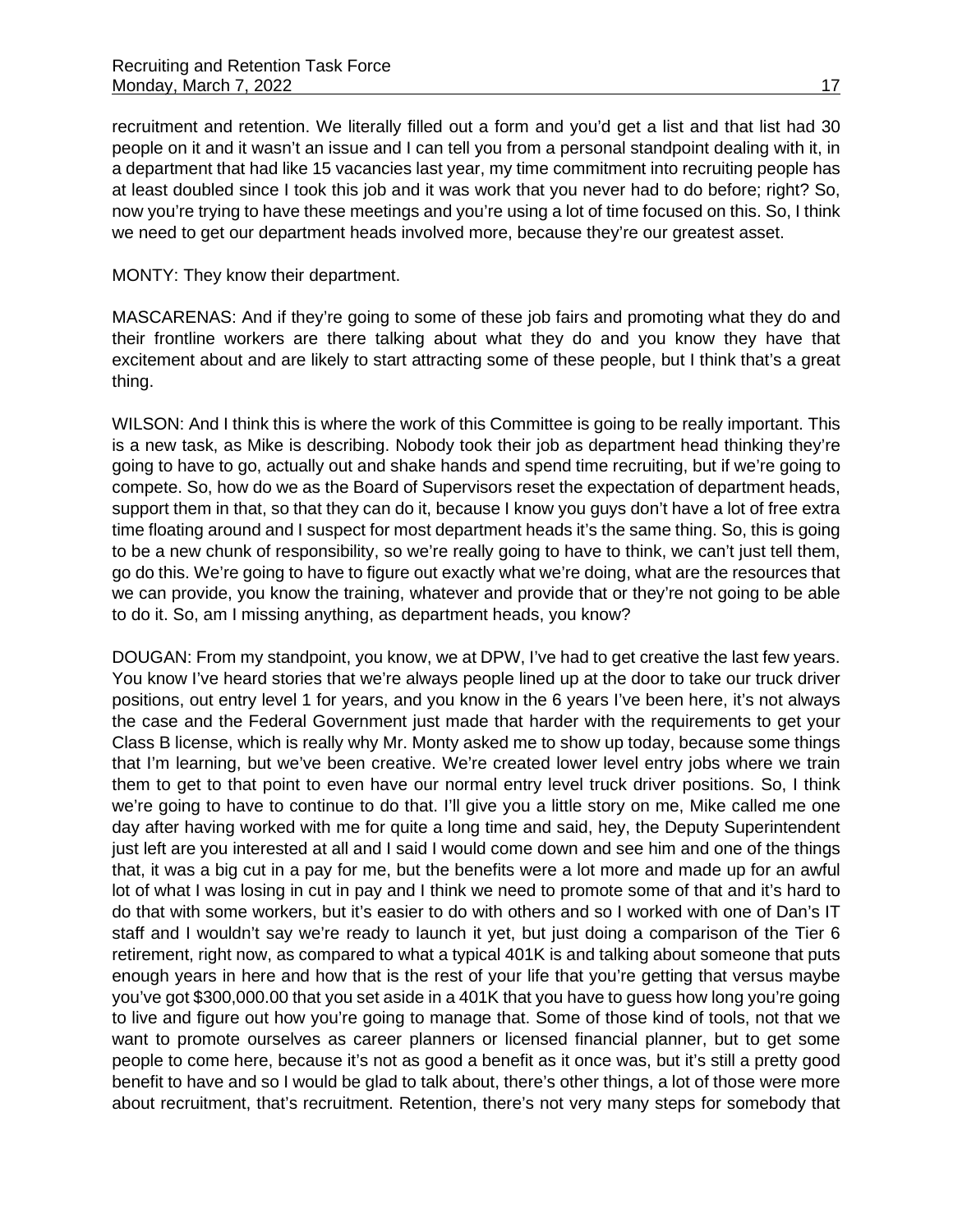wants to work here for 30 years, there's not very many steps, in my side, where they can go from an entry level truck driver, not all them are going to be my general foreman. There's only 4 steps to get there and there's not much, yet. I think we need to find, if we want to keep them, I think a lot of my people, it's not just about lots of more money. I think they want to grow in the position and we need to find a way to promote some of that. I'm struggling to find the people that want to be a full supervisor, because there's connotations with having a supervisor role, it means you got to be the bad guy sometimes, but there's other steps that we don't offer them that wouldn't, I don't think we have to offer a lot of money, but when somebody says, yes, we could put somethings in place that give them other things and I think that would be repeatable across more departments than not.

MASCARENAS: Yeah, you're not wrong, every department is similar in that in terms of having that pecking order and how you get from an entry level spot to maybe some type of supervisory, there might be 2-3 slots, in some of the smaller departments you might never move, right? You get a good staffing level and there's 6 people in that department, you might be what you were hired day one, depending on the age of everyone around you, right? Sometimes you get lucky and everyone's ready to retire, other times you're at the bottom of the totem pole and you could remain there your own career, based on your age; right?

SAYWARD: Or department.

## MASCARENAS: Or department, right.

DOUGAN: I'd like to use Hugh Hardwood, who many of you have worked with as an example. Hugh, when I first got here, every engineering position at DPW was an assistant civil engineer; okay? You had to have a certain number of years of experience and everything else. This Board, the previous Board allowed me to have some engineering interns for the summer and he being local, applied. We got him he, he wouldn't qualify right off the bat, as an assistant civil engineer, so I reclassified a position down to a senior engineering technician and he was able to apply and stay and now he's grown in a couple of years, he has enough experience to be an assistant civil engineer and those of you who've worked with him, know it's the future of our organization. So, there needs to be a few steps in there and those of you, and some of this is about professionalism, but those of you that have visited the additional that we built ourselves up there, have realized that I am trying to make a space that is, it's not a Taj Mahal, but it's decent for those career minded professionals to work in. You know, Mike's got some people in the basement of Social Services who are career minded professionals that, umm and I get that's a whole different thing, but I am just telling you that sometimes that comes down to recruitment and retention, as much as anything else.

WILSON: And I think one of the things, as we look as pathways, we might explore, I know you've talked about how Probation and Social Services isn't that the right, where employees leave one to go to the other?

#### MASCARENAS: Yea

WILSON: We might look at the big picture and say maybe that's okay, as long as they're still saying in our workforce and identify some ways where if somebody's getting burned out in one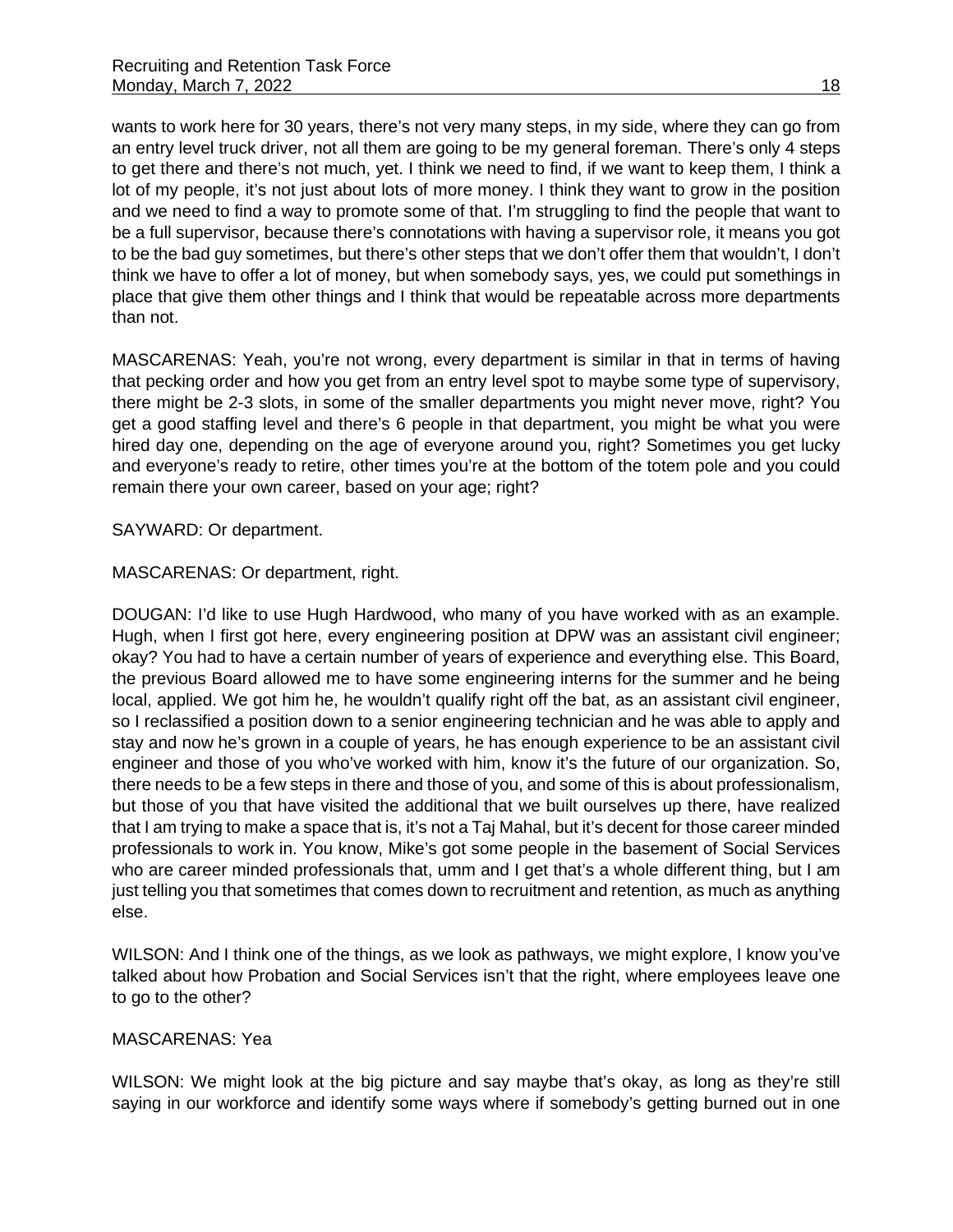department there's a path to another department that at least keeps in our workforce. I think we're going to have to be creative, like Jim's saying and like you've done, but yeah, if you want to explore more of the job fair idea. I'll get Donna Wooten in here, because what she's working on really could be a feeder for DPW, some of the workforce development she talked about.

DOUGAN: And I wanted to add one thing to that, in my part of the New York State County Highway Superintendent Association, so they're all struggling with the same issues, too, but Warren County just responded regarding, how are dealing with training. Because, having to have this entry level driver training, well, actually Warren, Saratoga and Washington County have a workplace development and training group, that's actually paid with Federal funds and they're, at least ½ of the fee to send a new entry level driver to training, at say a CV Tech of one of those places, is being paid for at that program. So, at what intrigued me about it was, I said, it's 100% federal funds, they had to develop this Board to….

MASCARENAS: Is it under county WDI or…

DOUGAN: I have not done any research on it yet, Mike.

MASCARENAS: Because ours is out of Clinton County.

DOUGAN: Is it?

MASCARENAS: It's supposed to support us.

MONTY: Right

DOUGAN: But, I just found that interesting and that's how they're getting entry level drivers, which you know is obviously pretty important to highway, where pretty much everybody starts.

MASCARENAS: Yeah, it is.

DEZALIA: I think the job fair also, not just department heads, but I think the employees, existing employees, like a Hugh Harwood would be perfect to be sitting at that job fair or an employee that's been at the Clerk's office for a long period of time.

DOUGAN: Yup

DEZALIA: I feel like talking to another employee, rather than the department head.

MASCARENAS: That's exactly what I do. I get a volunteer who wants to go.

DEZALIA: They're going to want to hear from them. Someone who works there, not who's in charge.

HUGHES: Well, I was going to say out of respect to the departments, the department heads should be contacted and we let them have their sovereignty to pursue who they want to be at that table.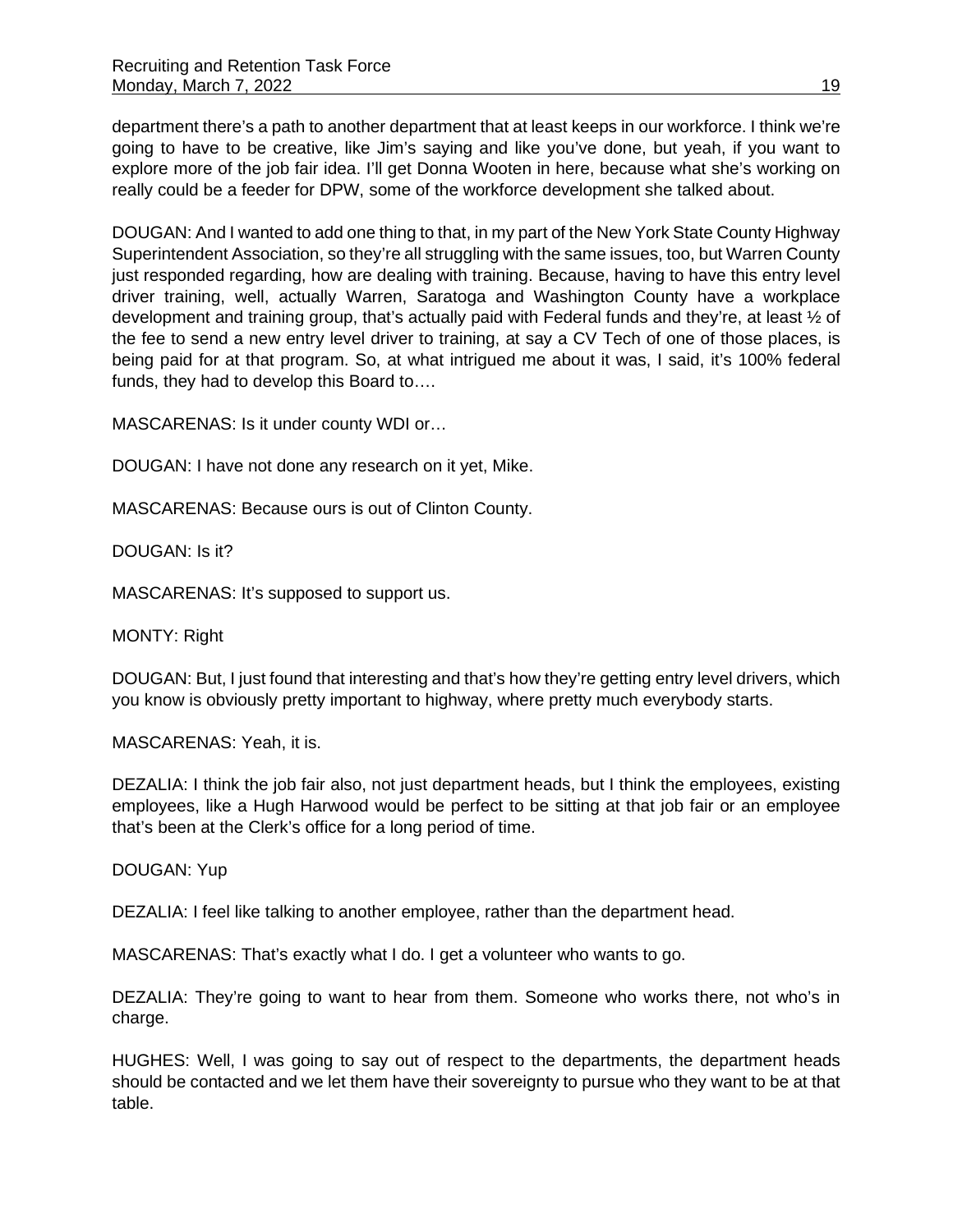## DEZALIA: Yes

HUGHES: Jim's looking at the 50,000-foot view, but maybe Hugh's a great person, as a former student there to come in and say, hey, I graduated from this program, how I work at the County and I love this job and here's why.

DEZALIA: Right

HUGHES: Boom, here's a pamphlet, here's a number, here's this.

DOUGAN: He's going to bring a lot more people than I would.

HUGHES: He'll kill it.

DEZALIA: That's what I'm saying.

HUGHES: Yeah, but we leave that up to the department heads.

DEZALIA: But, I just feel like perspective employees also want to hear from someone that works hear from someone who works there, not the bosses.

DOUGAN: Yup, yup, exactly.

MASCARENAS: Well, that's why our conduit to the outside world is our Personnel Department, and they know the big picture, right? They know what the pamphlet says in terms of what the job is or what it entails, but they don't do the work, those individual people. We need to get them involved with the people that are doing the work. I think you had a great idea last time, they're our biggest advocates; right? And it gives them something different to do in their job. It gives them more responsibility. It gives them a chance to perform on a project that might not be their normal everyday job and they get excited about it.

MCNALLY: But, then you tie in little compensation into it.

MASCARENAS: Well, that was your idea.

DEZALIA: Well, that is the last thing, the next thing that Joe Pete has is the recruitment bonus and stuff like that for the employees. So, some kind of program.

MCNALLY: They're everywhere now. Your employees are your best…

WILSON: So, we'll keep working on it. I think between the childcare, housing, job fair, getting Donna Wooten in here and you should come when she's here, I'll let you know, because they're in CV Tech and BOCES doing, supporting students with cash dollars for training and work experience stuff. So, it sounded really interesting.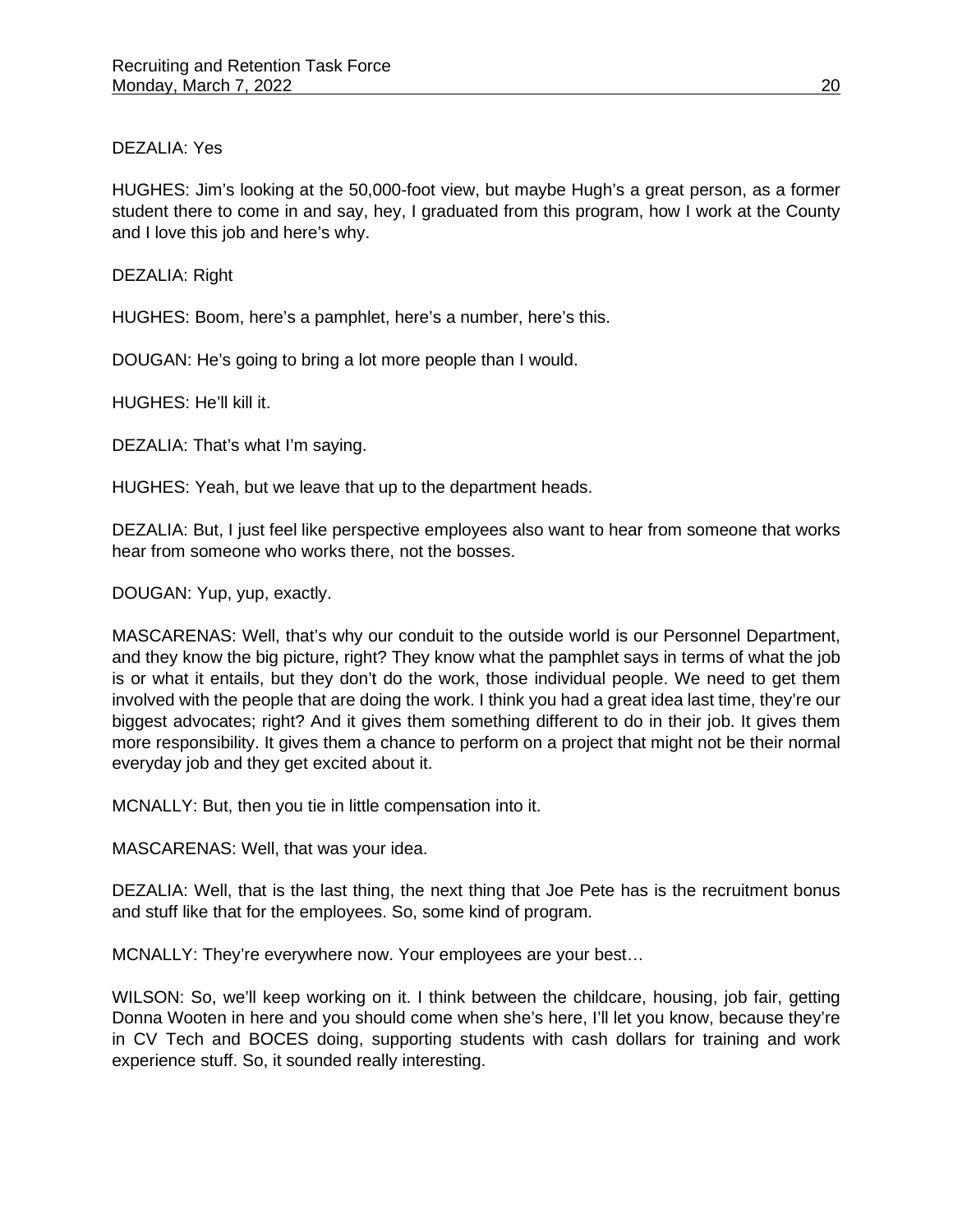DOUGAN: I have identified somethings in DPW that, if I could incentivize a little bit, not a whole grade change or things like that, but this would be more about retention then recruitment, but if I could incentivize a little bit. There are things that we might pay a contractor to do right now, the buildings and grounds, we have air conditioning units and you have to be certified to remove the refrigerant that's in those things, it's a pretty simple job, even the certification is not much. We probably pay a couple of thousand dollars a year in doing that. If we can incentivize somebody, one of our employees to do that and then gave them, not a full grade change, but some kind of a…

DEZALIA: And they got certified to do it.

DOUGAN: Some kind of an annual thing, I probably saved the same amount of money for paying a contractor that I might pay somebody and now I have more workers that want to say yes to me.

WILSON: And we could hire, our town could hire them. At our transfer station we struggle to get someone to come and drain Freon from the air conditioners, refrigerators, dehumidifiers that we pick up.

DOUGAN: Yeah, there's just a few things like that that I think we could do and really wouldn't end up beginning a long term cost. I mean there's, obviously there's legacy costs that go along with being a County Employee versus hiring a contractor, but if I could get a few more people that what to say yes and they think that they're, ever if they aren't ever going to be that general foreman, but they have a few other things that they could control their own destiny and their wage and rather it be in the give me program, but then I think I have more people that want to say yes. I call it reward for responsibility.

HUGHES: Two questions about the job fair, I am ready to put a plan together. I mean we just kind of glossed over that, but I am ready to put, is there anybody else in the room that wants to be involved in that process? I know you said you were, Jim. I am going to start an email chain and we're going to get going on that. Is there anybody else that wants to be on that chain?

SAYWARD: You can put me on that, as well.

HUGHES: All department chairs get the right of first refusal.

DEZALIA: I'll be on it, also.

HUGHES: Okay, great.

MASCARENAS: I don't know how many you want?

HUGHES: I just want to keep it…

MASCARENAS: Like I said, Tracy's somebody I had do it for probably two years now, she's been running all over the County and other counties, physically doing it and she's had some experience and I think she'd be good.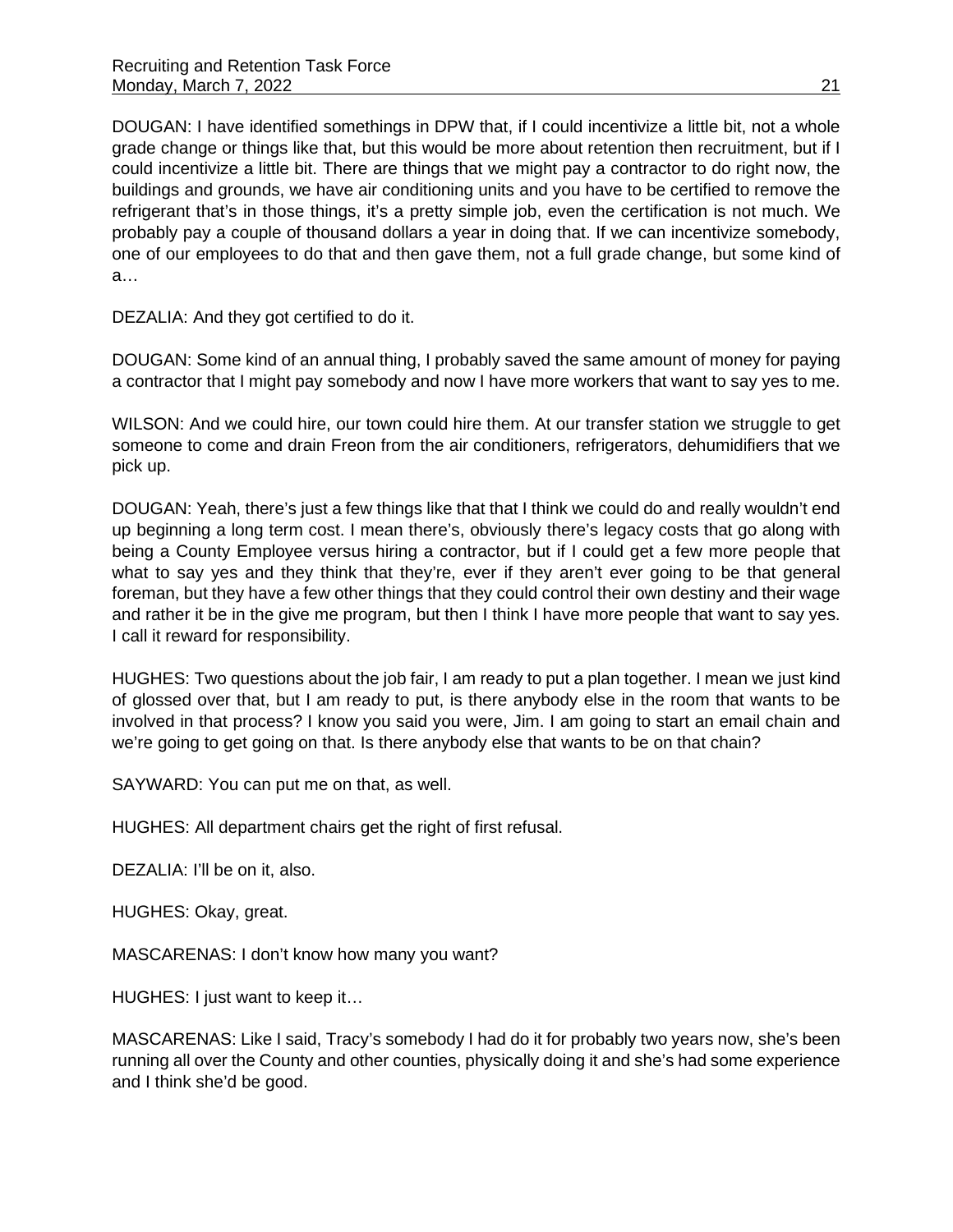WILSON: And I think you should talk to Jen and see, have somebody in Personnel in this organizing group.

HUGHES: Okay, right

MONTY: And I a primary email out to department heads.

PALMER: I have a meeting, Wednesday, I'll bring it up.

MONTY: And it's not a can you send somebody, it will be, you will send somebody that will be involved and stuff, that way if they feel that they don't have the time or the wherewithal to do it, then we know that we got somebody that can do it.

One thing to add with the job fair, I've been thinking about this, should we invite, when we do it, an organization like New York State Deferred Compensation? Some kind of financial planner that might be able to talk to prospective employees.

PALMER: We have a rep here for that.

HUGHES: You talked about NYSEG, you talked about a lot of local utilities, I mean you know.

MONTY: Yeah, those groups, that you know, yeah, we want to promote, are we strictly promoting the County jobs?

HUGHES: How many departments are there in the County?

PALMER: 20something.

HUGHES: If we just did the County there would be 20 tables in the, potentially in the gym of the school.

MASCARENAS: If we required every department to participate you would have…

HUGHES: But, I would like to fill the gym up, so I mean if we gave 20 departments primo spots, but we added these other insurance companies or other, NYSEG or whatever and make it a real big party in there.

MONTY: How many did you have in there that year?

HUGHES: We had like 45 people, 45 different organizations in there.

MONTY: EMS and fire departments were outside, the military had people there.

HUGHES: All the recruiters were there.

GILLILLAND: And get it out to the schools.